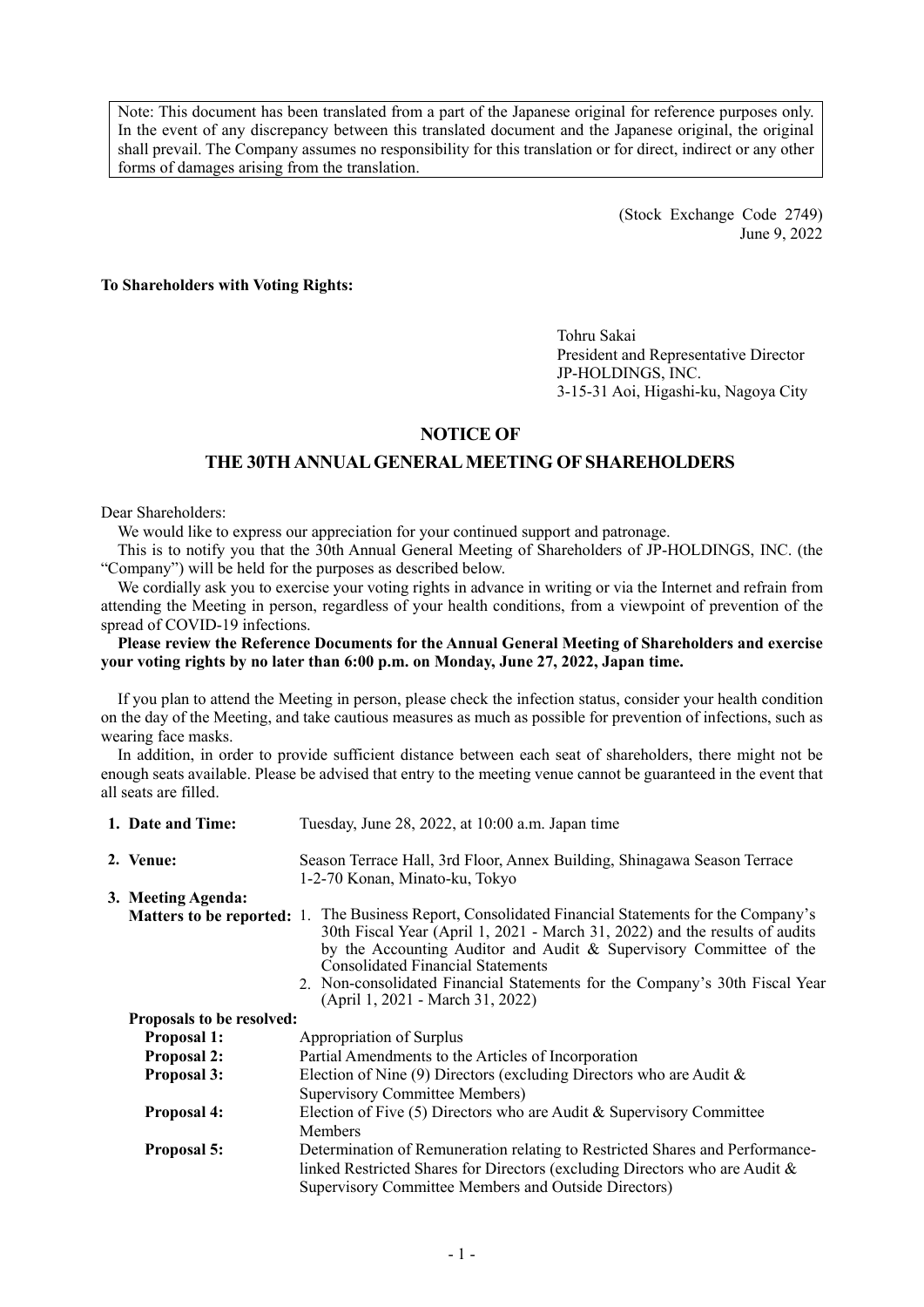### **4. Precautions upon Exercising Voting Rights**

If you indicate neither approve nor disapprove for a proposal on the Voting Rights Exercise Form, your vote shall be treated as "approve."

### **5. Other Matters Decided upon Convocation**

- 1) If you exercise your voting rights by submitting more than one Voting Rights Exercise Form, the Voting Rights Exercise Form that arrives at the Company last shall be deemed as the valid exercise of voting rights.
- 2) If you exercise your voting rights more than once via the Internet, the last exercise of voting rights shall be deemed as the valid exercise of voting rights.
- 3) If you exercise your voting rights both via the Internet and in writing (by submitting the Voting Rights Exercise Form), the exercise via the Internet shall be deemed as the valid exercise of voting rights.
- 4) If you wish to make a diverse exercise of your voting rights, please notify the Company in writing of your intention of making a diverse exercise of your voting rights and the reasons therefor at least three days prior to the date of the Annual General Meeting of Shareholders.
- 5) For individual shareholders to exercise voting rights by proxy, in principle, it is necessary to submit the following documents 1) to 3).
	- 1) Voting Rights Exercise Form of the proxy
	- 2) Document evidencing authority of the proxy (letter of attorney with the signature of the shareholder who assigns the power of attorney to the proxy or with the name of the shareholder who assigns the power of attorney to the proxy and the seal affixed)
	- 3) Voting Rights Exercise Form of the shareholder who assigns the power of attorney to the proxy or the seal registration certificate corresponding to the seal affixed to the letter of attorney, or a copy of an official document for identification of the shareholder who assigns the power of attorney to the proxy, including but not limited to a passport, a driver's license, and a health insurance card
- 6) For corporate shareholders to exercise voting rights by proxy, in principle, it is necessary to submit the following documents 1) and 2).
	- 1) Document evidencing authority of the proxy (letter of attorney or notice of representation with the signature of the representative of the corporation or with the name of the representative of the corporation and the seal affixed)
	- 2) Voting Rights Exercise Form of the shareholder who assigns the power of attorney to the proxy or the seal registration certificate corresponding to the seal affixed to the letter of attorney or the notice of representation
- 7) The number of proxies shall be one and the proxy shall be a shareholder with voting rights at this General Meeting of Shareholders, pursuant to Article 15, Paragraph 1 of the Company's Articles of Incorporation.
- 8) Out of the documents to be provided associated with this Notice, Overview of the System to Ensure the Appropriateness of Operations and the Status of the Implementation of the System, Consolidated Statement of Changes in Shareholders' Equity and Notes to the Consolidated Financial Statements, and Non-consolidated Statement of Changes in Shareholders' Equity and Notes to the Nonconsolidated Financial Statements are not included in this Notice or the reference documents for the Annual General Meeting of Shareholders. These documents are posted on the Company's website at https://www.jp-holdings.co.jp, in accordance with laws and regulations in addition to Article 13 of the Company's Articles of Incorporation.
- 9) The Company will implement measures necessary to prevent the spread of infections, depending on the situation of COVID-19 infections on the day of the Meeting. Going forward, in the event that a significant change in the proceeding of the Meeting arises, we will disclose it on the Company's Internet website, the same way as noted in (8).
- \* Any revisions to the Reference Documents for the Annual General Meeting of Shareholders and the Business Report, the Non-consolidated Financial Statements and the Consolidated Financial Statements will be posted on the Company's Internet website at https://www.jp-holdings.co.jp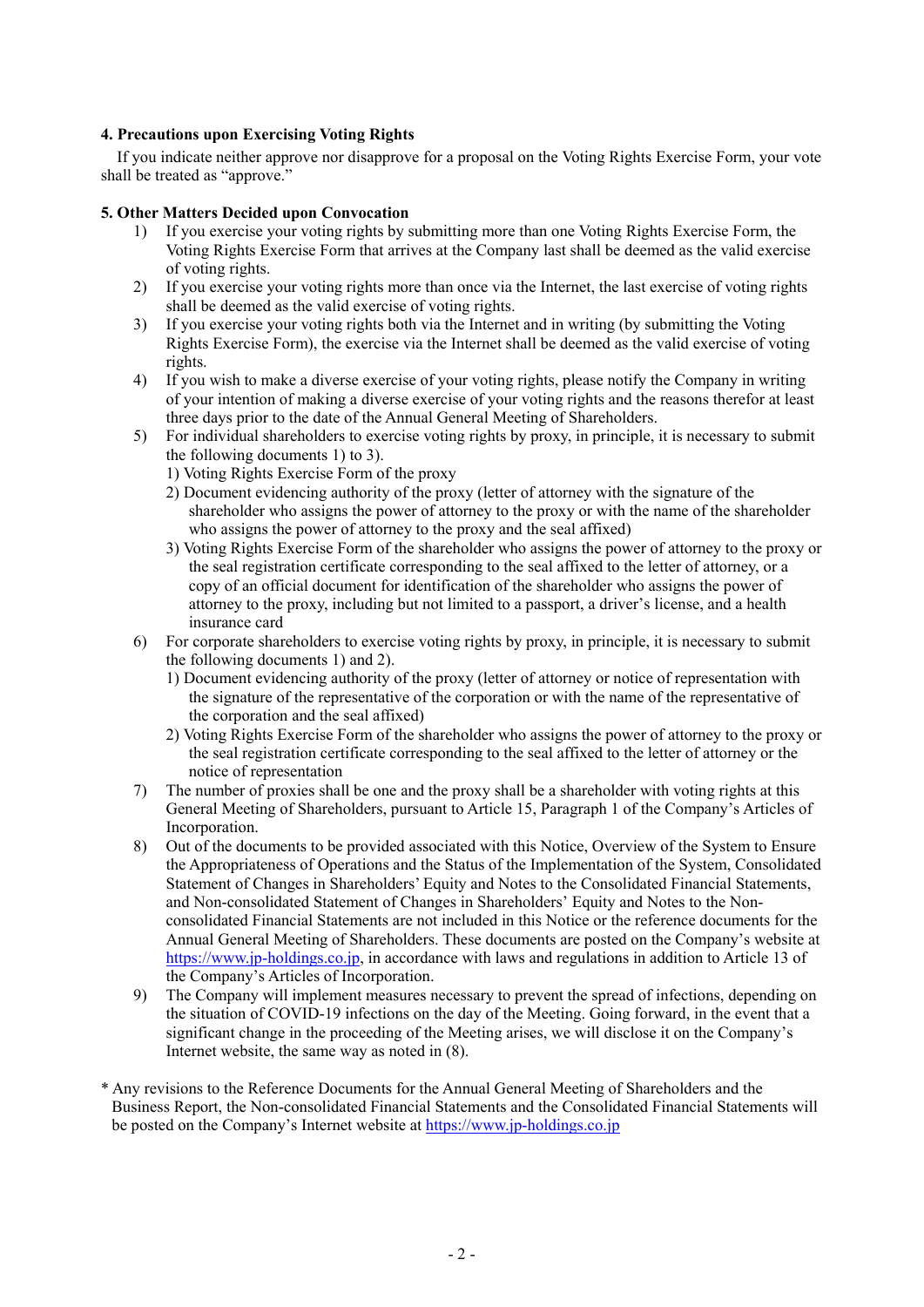# **Reference Documents for the Annual General Meeting of Shareholders**

### **Proposal 1: Appropriation of Surplus**

With respect to the year-end dividends for the 30th fiscal year, we propose the appropriation of surplus as follows, comprehensively taking into account the performance of the fiscal year under review, the internal reserves necessary for future business expansion, as well as the enhancement of financial soundness, among other factors.

- (i) Type of dividend assets Cash (ii) Matters concerning the allocation of dividend assets to shareholders and the total amount thereof 4.50 yen per share of the Company's ordinary shares
	- Total amount: 393,609,119 yen
- (iii) Effective date of dividend of surplus

June 29, 2022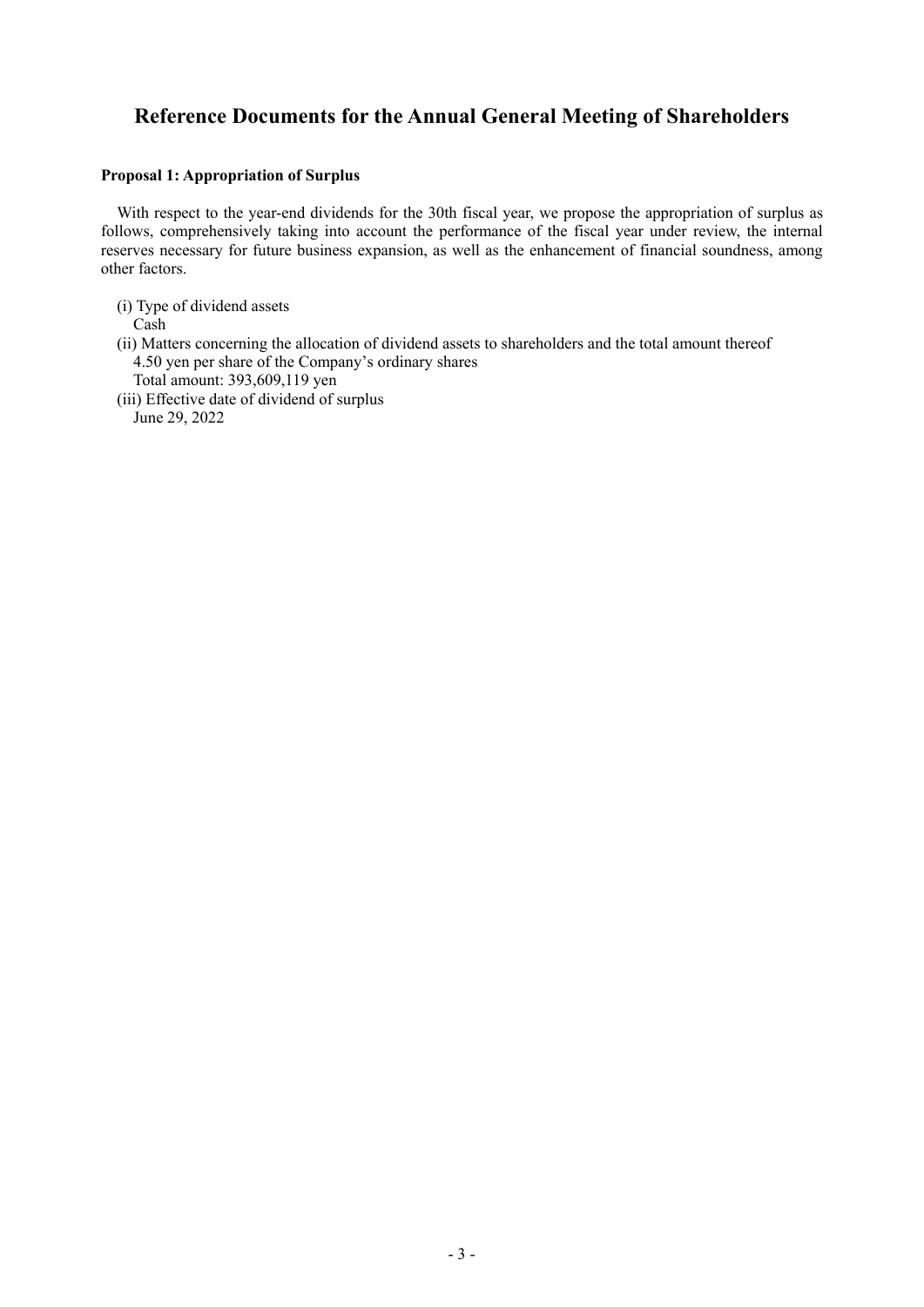# **Proposal 2: Partial Amendments to the Articles of Incorporation**

### 1. Reasons for proposal

The amended provisions stipulated in the proviso to Article 1 of the supplementary provisions of the "Act Partially Amending the Companies Act" (Act No. 70 of 2019) will be enforced on September 1, 2022. Accordingly, in order to prepare for the introduction of the system for electronic provision of materials for General Meetings of Shareholders, the Articles of Incorporation of the Company shall be amended as follows.

- (1) The proposed Article 13, Paragraph 1 provides that information contained in the reference documents for the General Meeting of Shareholders, etc. shall be provided electronically.
- (2) The proposed Article 13, Paragraph 2 establishes a provision to limit the scope of matters to be included in the paper copy to be sent to shareholders who have requested it.
- (3) The provisions related to the disclosure of reference documents for General Meetings of Shareholders, etc., through the Internet (Article 13 of the current Articles of Incorporation) will become unnecessary and will therefore be deleted.
- (4) In line with the above establishment and deletion of the provisions, supplementary provisions related to the effective date, etc. shall be established.

### 2. Details of amendments

The details of the amendments are as follows.

|                                                                                                                                                                                                                                                                                                                                             | (Amended parts are underlined.)                                                                                                                                                                                                                                                                                                                                                                                                                                                                                                                                                                                      |
|---------------------------------------------------------------------------------------------------------------------------------------------------------------------------------------------------------------------------------------------------------------------------------------------------------------------------------------------|----------------------------------------------------------------------------------------------------------------------------------------------------------------------------------------------------------------------------------------------------------------------------------------------------------------------------------------------------------------------------------------------------------------------------------------------------------------------------------------------------------------------------------------------------------------------------------------------------------------------|
| Current Articles of Incorporation                                                                                                                                                                                                                                                                                                           | Proposed amendments                                                                                                                                                                                                                                                                                                                                                                                                                                                                                                                                                                                                  |
| (Disclosure of Reference Documents for General<br>Meetings of Shareholders, etc., through the<br>Internet)<br>Article 13 When convening a General Meeting of                                                                                                                                                                                | <deleted></deleted>                                                                                                                                                                                                                                                                                                                                                                                                                                                                                                                                                                                                  |
| Shareholders, the Company may disclose<br>information that should be presented or displayed<br>in the reference documents for shareholders,<br>business reports, consolidated and non-<br>consolidated financial statements, through a<br>method using the Internet, in accordance with the<br>provisions of the Ministry of Justice Order. | (Measures for Electronic Provision of Information,                                                                                                                                                                                                                                                                                                                                                                                                                                                                                                                                                                   |
| <newly established=""></newly>                                                                                                                                                                                                                                                                                                              | $Etc.$ )<br>Article 13 When convening a General Meeting of<br>Shareholders, the Company shall provide<br>information contained in the reference documents<br>for the General Meeting of Shareholders, etc.<br>electronically.<br>2) Among the matters to be provided electronically,<br>the Company may choose not to include all or part<br>of the matters stipulated in the Ministry of Justice<br>Order in the paper copy to be sent to shareholders<br>who have requested it by the record date for<br>vesting voting rights.<br>(Supplementary Provisions)                                                      |
| <newly established=""></newly>                                                                                                                                                                                                                                                                                                              | 1. The deletion of Article 13 (Disclosure of<br>Reference Documents for General Meetings of<br>Shareholders, etc., through the Internet) of the<br>Articles of Incorporation before amendment and<br>the establishment of Article 13 (Measures for<br>Electronic Provision of Information, Etc.) of the<br>Articles of Incorporation after amendment shall<br>come into effect on the date of enforcement of the<br>amended provisions stipulated in the proviso to<br>Article 1 of the supplementary provisions of the<br>Act Partially Amending the Companies Act (Act)<br>No. 70 of 2019) (the "Effective Date"). |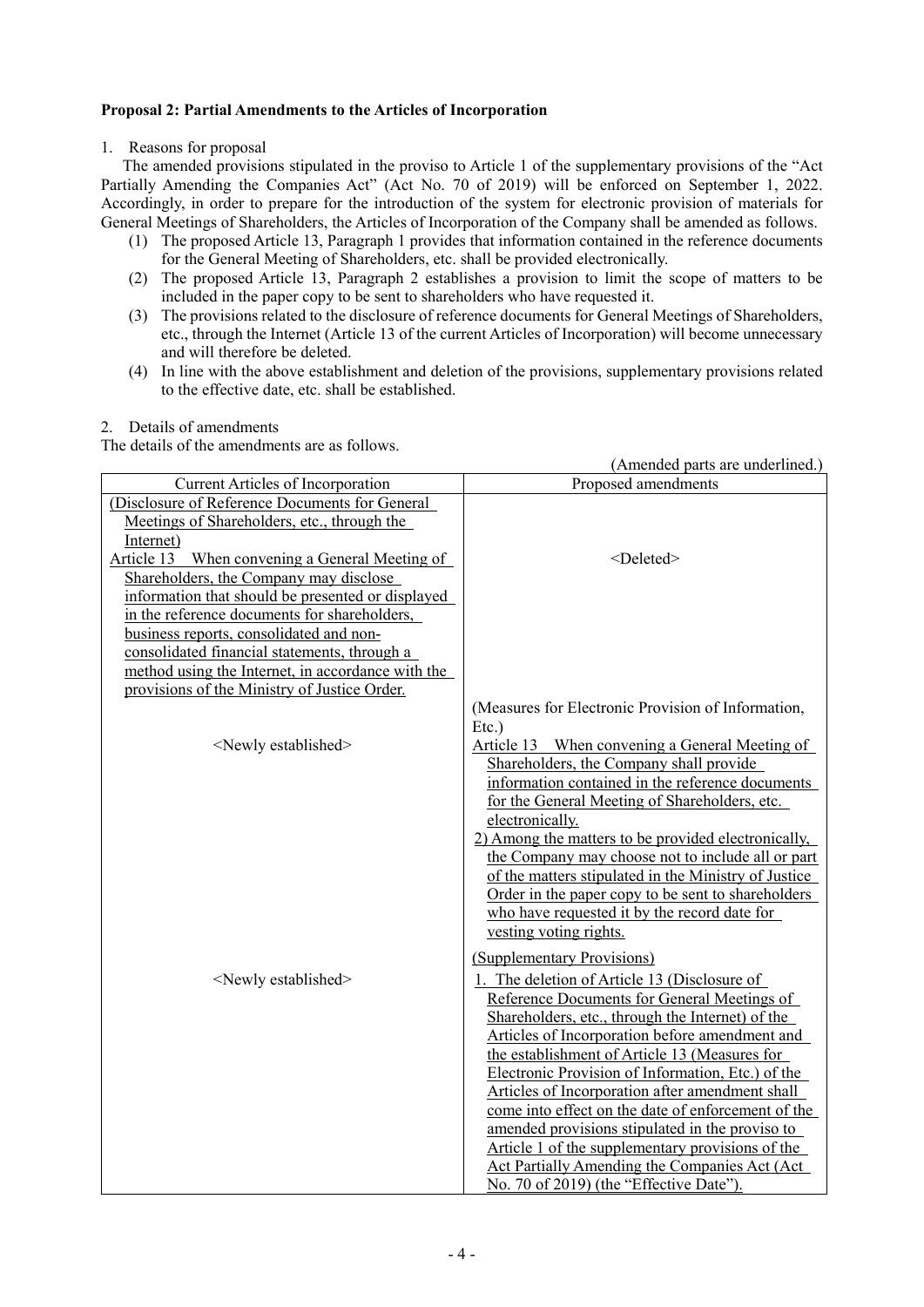| <b>Current Articles of Incorporation</b> | Proposed amendments                                    |
|------------------------------------------|--------------------------------------------------------|
|                                          | 2. Notwithstanding the provisions of the preceding     |
|                                          | paragraph, Article 13 (Disclosure of Reference         |
|                                          | Documents for General Meetings of Shareholders,        |
|                                          | etc., through the Internet) of the Articles of         |
|                                          | Incorporation before amendment shall remain in         |
|                                          | force with respect to a General Meeting of             |
|                                          | Shareholders to be held on a date within $s$ ix $(6)$  |
|                                          | months from the Effective Date.                        |
|                                          | 3. These supplementary provisions shall be deleted     |
|                                          | after the lapse of six $(6)$ months from the Effective |
|                                          | Date or three $(3)$ months from the date of the        |
|                                          | General Meeting of Shareholders set forth in the       |
|                                          | preceding paragraph, whichever is later.               |
|                                          |                                                        |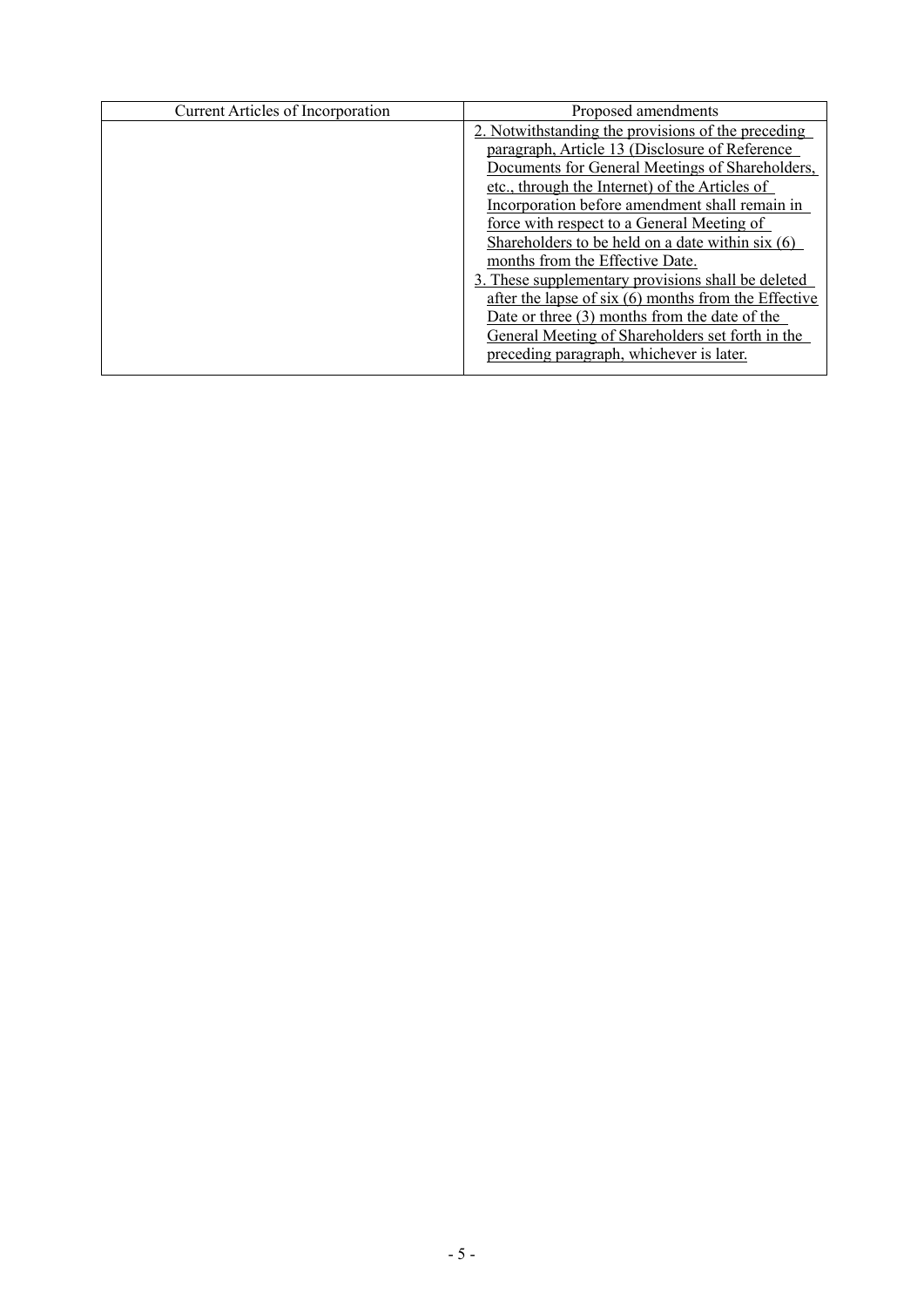### **Proposal 3: Election of Nine (9) Directors (excluding Directors who are Audit & Supervisory Committee Members)**

The terms of office of all eight (8) Directors (excluding Directors who are Audit & Supervisory Committee Members; hereinafter, the same apply in this Proposal) will expire at the close of this Annual General Meeting of Shareholders. Accordingly, we propose that nine (9) Directors be elected, adding two (2) Outside Directors to strengthen the management supervisory function. The nomination of the candidates for Director has been determined by the Board of Directors upon recommendations from the Nomination Committee, a voluntary committee chaired by an Independent Outside Director and a majority of which comprises Independent Outside Directors. While the Audit & Supervisory Committee deliberated on this proposal, there is no particular matter on which they should state their opinions at the General Meeting of Shareholders pursuant to the provisions of the Companies Act.

Candidates for Director are as follows.

| No. | Name<br>(Date of birth)                |                                                           | Career summary, positions and responsibilities at the Company,<br>and significant concurrent positions                                                                                                                                                                                                                                                                                                                                                                                                                                 | Number of<br>shares of the<br>Company held |
|-----|----------------------------------------|-----------------------------------------------------------|----------------------------------------------------------------------------------------------------------------------------------------------------------------------------------------------------------------------------------------------------------------------------------------------------------------------------------------------------------------------------------------------------------------------------------------------------------------------------------------------------------------------------------------|--------------------------------------------|
|     |                                        | July 1996<br>April 2001<br><b>July 2011</b><br>April 2012 | Joined Pacific Rim Corporation (U.S.)<br>Assumed office as Director<br>Joined ATRIUM Co., Ltd.<br>Subsequently, assumed office as Executive Officer<br>and General Manager of Strategic Investment<br>Division<br>Founded Futamatsuya USA Inc. (U.S.)<br>Founded Star Capital Inc.                                                                                                                                                                                                                                                     |                                            |
|     |                                        | December 2017<br>June 2018<br><b>July 2018</b>            | Founded Mirai Capital Co., Ltd.<br>Assumed office as Representative Director<br>Founded Mother Care Japan Co., Ltd.<br>Assumed office as Representative Director<br>Director, the Company<br>Director, Japan Nursery Service Inc.<br>Director, J Planning Sale Inc.<br>Director, J Cast Inc. (to present)                                                                                                                                                                                                                              |                                            |
|     | Tohru Sakai<br>(September 26,<br>1973) | September 2018<br>December 2018<br>April 2019             | Director, Japan Nursery Institute for General<br>Research Inc. (to present)<br>President and Representative Director,<br>J Kitchen Inc.<br>Director, Amenity Life Inc.<br>President and Representative Director,                                                                                                                                                                                                                                                                                                                       |                                            |
| 1   |                                        | August 2019<br>June 2020                                  | J Planning Sale Inc.<br>Senior Managing Director, the Company<br>President and Representative Director, the Company<br>(to present)                                                                                                                                                                                                                                                                                                                                                                                                    |                                            |
|     |                                        | <b>July 2020</b><br>June 2021<br>September 2021           | Director, J Kitchen Inc.<br>Director, J Planning Sale Inc.<br>President and Director, Japan Nursery Service Inc.<br>President and Representative Director,<br>J Kitchen Inc.<br>President and Representative Director,                                                                                                                                                                                                                                                                                                                 |                                            |
|     |                                        | October 2021                                              | J Planning Sale Inc. (to present)<br>President and Representative Director, and General<br>Manager, Operation Department,<br>J Kitchen Inc.                                                                                                                                                                                                                                                                                                                                                                                            |                                            |
|     |                                        | April 2022                                                | President and Representative Director,<br>Japan Nursery Service Inc. (to present)<br>President and Representative Director,<br>J Kitchen Inc. (to present)                                                                                                                                                                                                                                                                                                                                                                             |                                            |
|     |                                        | [Reasons for nomination as a candidate for Director]      | Mr. Tohru Sakai has led the Company's management as President and significantly contributed to improving<br>the performance of the Company. The Company expects that by leveraging the wealth of experience and<br>achievements he has thus accumulated, he as Director will be able to make appropriate decisions and<br>supervise the performance of duties regarding important matters on the Company's management in general,<br>while also continuing to contribute to the Group's growth and the enhancement of corporate value. |                                            |

Accordingly, the Company renominated him as a candidate for Director.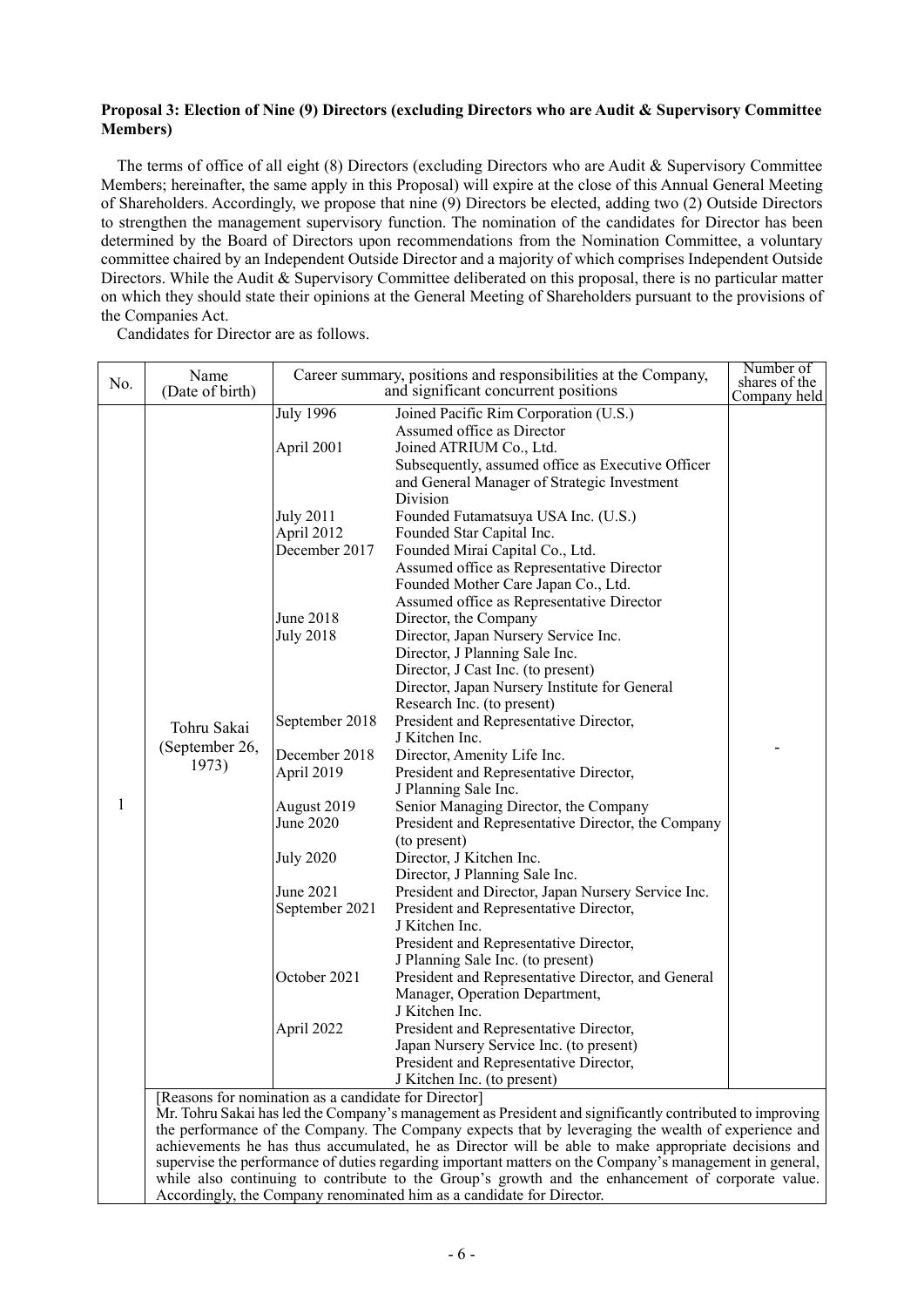| No.            | Name<br>(Date of birth)                                                                                                                                                                                                                                                                                                                                                                                                                                                                       |                                                                                                                                                                                                    | Career summary, positions and responsibilities at the Company,<br>and significant concurrent positions                                                                                                                                                                                                                                                                                                                                                                                                                                                                                                                                                                                                                                                                                                                                                                                                                                                                                                                                                                                                                                                                                                                                                                                                                             | Number of<br>shares of the |  |
|----------------|-----------------------------------------------------------------------------------------------------------------------------------------------------------------------------------------------------------------------------------------------------------------------------------------------------------------------------------------------------------------------------------------------------------------------------------------------------------------------------------------------|----------------------------------------------------------------------------------------------------------------------------------------------------------------------------------------------------|------------------------------------------------------------------------------------------------------------------------------------------------------------------------------------------------------------------------------------------------------------------------------------------------------------------------------------------------------------------------------------------------------------------------------------------------------------------------------------------------------------------------------------------------------------------------------------------------------------------------------------------------------------------------------------------------------------------------------------------------------------------------------------------------------------------------------------------------------------------------------------------------------------------------------------------------------------------------------------------------------------------------------------------------------------------------------------------------------------------------------------------------------------------------------------------------------------------------------------------------------------------------------------------------------------------------------------|----------------------------|--|
| $\overline{2}$ | Ryoji Tsutsumi<br>(December 20,<br>1972)                                                                                                                                                                                                                                                                                                                                                                                                                                                      | April 1993<br>April 2004<br>April 2017<br>October 2017<br>January 2019<br>April 2020<br>June 2020<br><b>July 2020</b><br>August 2020<br>May 2021<br><b>July 2021</b><br>October 2021<br>April 2022 | Joined Toyo Reinetsu Co. Ltd.<br>Joined ATRIUM Co., Ltd.<br>Joined Daitokentaku Partners Co., Ltd.<br>Joined ATM Japan, Ltd.<br>General Manager, Accounting and Finance Division.<br>Joined the Company<br>General Manager, Finance and Accounting<br>Department, Administration Division<br>General Manager, Administration Division, and<br>General Manager, Finance and Accounting<br>Department, the Company<br>Director, General Manager, Administration Division,<br>and General Manager, Finance and Accounting<br>Department, the Company<br>Director, Japan Nursery Service Inc.<br>Director, J Cast Inc. (to present)<br>Director, Japan Nursery Institute for General<br>Research Inc. (to present)<br>Director, General Manager, Administration Division,<br>General Manager, Finance and Accounting<br>Department, and General Manager, System<br>Department, the Company<br>Director, Amenity Life Inc.<br>Director, J Planning Sale Inc. (to present)<br>Director, J Kitchen Inc. (to present)<br>Director, General Manager, Administration Division,<br>and General Manager, System Department, the<br>Company (to present)<br>Director, General Manager, Administration Division,<br>and General Manager, System Department, Japan<br>Nursery Service Inc.<br>Director, General Manager, Administration Division, | Company held<br>800        |  |
|                |                                                                                                                                                                                                                                                                                                                                                                                                                                                                                               |                                                                                                                                                                                                    | General Manager, Operations Reform Department,<br>and General Manager, System Department, Japan<br>Nursery Service Inc. (to present)                                                                                                                                                                                                                                                                                                                                                                                                                                                                                                                                                                                                                                                                                                                                                                                                                                                                                                                                                                                                                                                                                                                                                                                               |                            |  |
|                | [Reasons for nomination as a candidate for Director]<br>Mr. Ryoji Tsutsumi has a wealth of experience and knowledge at administration divisions, has supervised<br>the Group's administration divisions, and has contributed to streamlining overall work and to strengthening<br>the management base. He has been greatly contributing to the business management of the Group, and thus<br>the Company expects him to promote the Group's management and renominated him as a candidate for |                                                                                                                                                                                                    |                                                                                                                                                                                                                                                                                                                                                                                                                                                                                                                                                                                                                                                                                                                                                                                                                                                                                                                                                                                                                                                                                                                                                                                                                                                                                                                                    |                            |  |
|                | Director.                                                                                                                                                                                                                                                                                                                                                                                                                                                                                     |                                                                                                                                                                                                    |                                                                                                                                                                                                                                                                                                                                                                                                                                                                                                                                                                                                                                                                                                                                                                                                                                                                                                                                                                                                                                                                                                                                                                                                                                                                                                                                    |                            |  |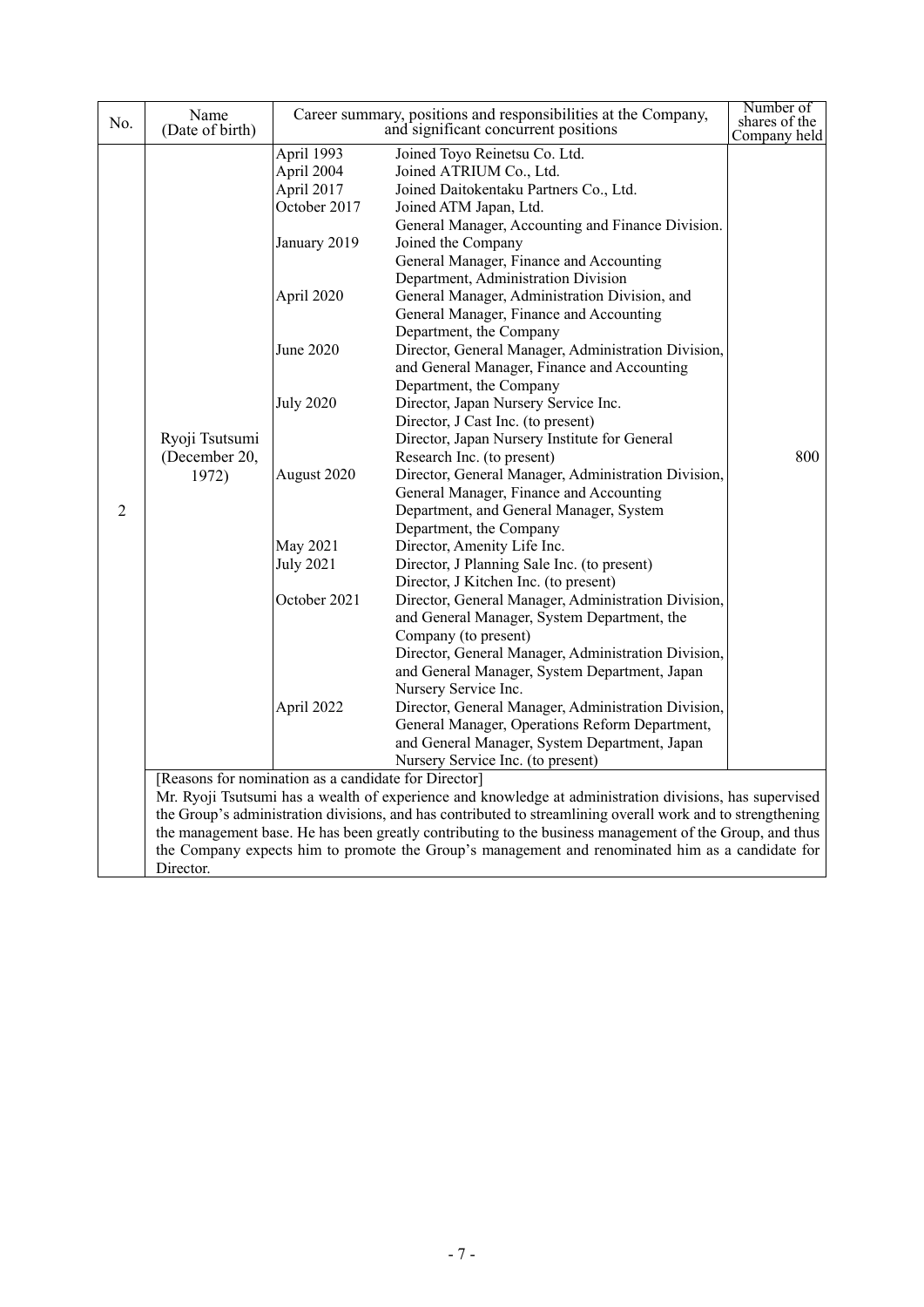| No. | Name                            |                  | Career summary, positions and responsibilities at the Company,                                         | Number of<br>shares of the |
|-----|---------------------------------|------------------|--------------------------------------------------------------------------------------------------------|----------------------------|
|     | (Date of birth)                 | April 1953       | and significant concurrent positions<br>Joined Yamatane Securities Co., Ltd. (current SMBC             | Company held               |
|     |                                 |                  | Nikko Securities Inc.)                                                                                 |                            |
|     |                                 | December 1985    | President and Representative Director, Yamatane                                                        |                            |
|     |                                 |                  | Investment Management Co., Ltd.                                                                        |                            |
|     |                                 | June 1992        | President and Representative Director, Yamatane                                                        |                            |
|     |                                 |                  | Securities Co., Ltd. (current SMBC Nikko Securities                                                    |                            |
|     |                                 |                  | Inc.)                                                                                                  |                            |
|     |                                 | November 1994    | Director (Financial Affairs), Waseda University                                                        |                            |
|     |                                 | September 1995   | Vice President, Executive Director (Financial                                                          |                            |
|     |                                 |                  | Affairs), Waseda University                                                                            |                            |
|     |                                 | June 2000        | Nonexecutive Director, The Tokyo Foundation                                                            |                            |
|     |                                 | January 2002     | President, NPO Bridge in Asia                                                                          |                            |
|     |                                 | December 2003    | Vice President, University Management Association                                                      |                            |
|     |                                 |                  | in 21st Century                                                                                        |                            |
|     |                                 | November 2004    | Vice President, Executive Director, Waseda                                                             |                            |
|     |                                 |                  | University                                                                                             |                            |
|     |                                 | October 2006     | Visiting Scholar, Waseda Institute of the Policy of                                                    |                            |
|     |                                 |                  | Social Safety (to present)                                                                             |                            |
|     |                                 | November 2006    | Director, Yugi Sangyo Kenzenka Suishinkikou (to                                                        |                            |
|     |                                 | December 2006    | present)<br>Trustee, Toyo University                                                                   |                            |
|     |                                 | April 2009       | Director, University of Niigata Prefecture                                                             |                            |
|     |                                 | December 2009    | Executive Trustee, Toyo University                                                                     |                            |
|     |                                 | December 2010    | Trustee, General Incorporated Foundation The Japan                                                     |                            |
|     |                                 |                  | Uzbekistan Silk Road Foundation (to present)                                                           |                            |
|     | <b>Outside Director</b>         | October 2011     | Director and Principal, Educational Corporation                                                        |                            |
|     | Shotaro Seki<br>(July 12, 1929) |                  | Kankyo Zokei Gakuen ICS College of Arts                                                                |                            |
|     |                                 | April 2012       | Vice Chairman, Educational Corporation Kankyo                                                          |                            |
|     |                                 |                  | Zokei Gakuen                                                                                           |                            |
| 3   |                                 | April 2014       | Vice Chairman and President, Educational                                                               |                            |
|     |                                 | June 2014        | Corporation Kankyo Zokei Gakuen<br>Member, University Reform Governance Promotion                      |                            |
|     |                                 |                  | Committee, Ministry of Education, Culture, Sports,                                                     |                            |
|     |                                 |                  | Science and Technology                                                                                 |                            |
|     |                                 | January 2015     | Councilor, Foundation for International Transfer of                                                    |                            |
|     |                                 |                  | Skills and Knowledge in Construction (to present)                                                      |                            |
|     |                                 | <b>July 2016</b> | Advisor, Japan Educational Foundation Tokyo                                                            |                            |
|     |                                 |                  | Online University (to present)                                                                         |                            |
|     |                                 | December 2016    | Member, Committee for Discussion of Measures for                                                       |                            |
|     |                                 |                  | Promoting University Governance Reform, Ministry                                                       |                            |
|     |                                 |                  | of Education, Culture, Sports, Science and                                                             |                            |
|     |                                 | May 2017         | Technology<br>Chairman, NPO MusicaFresca (to present)                                                  |                            |
|     |                                 | October 2017     | Member, Committee for Discussion of Measures for                                                       |                            |
|     |                                 |                  | Promoting University Governance Reform, Ministry                                                       |                            |
|     |                                 |                  | of Education, Culture, Sports, Science and                                                             |                            |
|     |                                 |                  | Technology                                                                                             |                            |
|     |                                 | October 2018     | Outside Director, the Company (to present)                                                             |                            |
|     |                                 | <b>July 2019</b> | Director, Tokyo New City Orchestra (to present)                                                        |                            |
|     |                                 | September 2019   | Director and Senior Advisor, Educational                                                               |                            |
|     |                                 |                  | Corporation Kankyo Zokei Gakuen ICS College of                                                         |                            |
|     |                                 | April 2021       | Arts (to present)<br>Institute for Development of Early Childhood                                      |                            |
|     |                                 |                  | Education, Comprehensive Research Organization,                                                        |                            |
|     |                                 |                  | Waseda University (to present)                                                                         |                            |
|     |                                 |                  | [Reasons for nomination as a candidate for Outside Director and overview of expected roles]            |                            |
|     |                                 |                  | Mr. Shotaro Seki has been providing advice on supervision of the management of the Company and overall |                            |
|     |                                 |                  | management, capitalizing on his wealth of experience and knowledge of education and governance. The    |                            |
|     |                                 |                  | Company expects him to continue to provide useful advice and thus renominated him as a candidate for   |                            |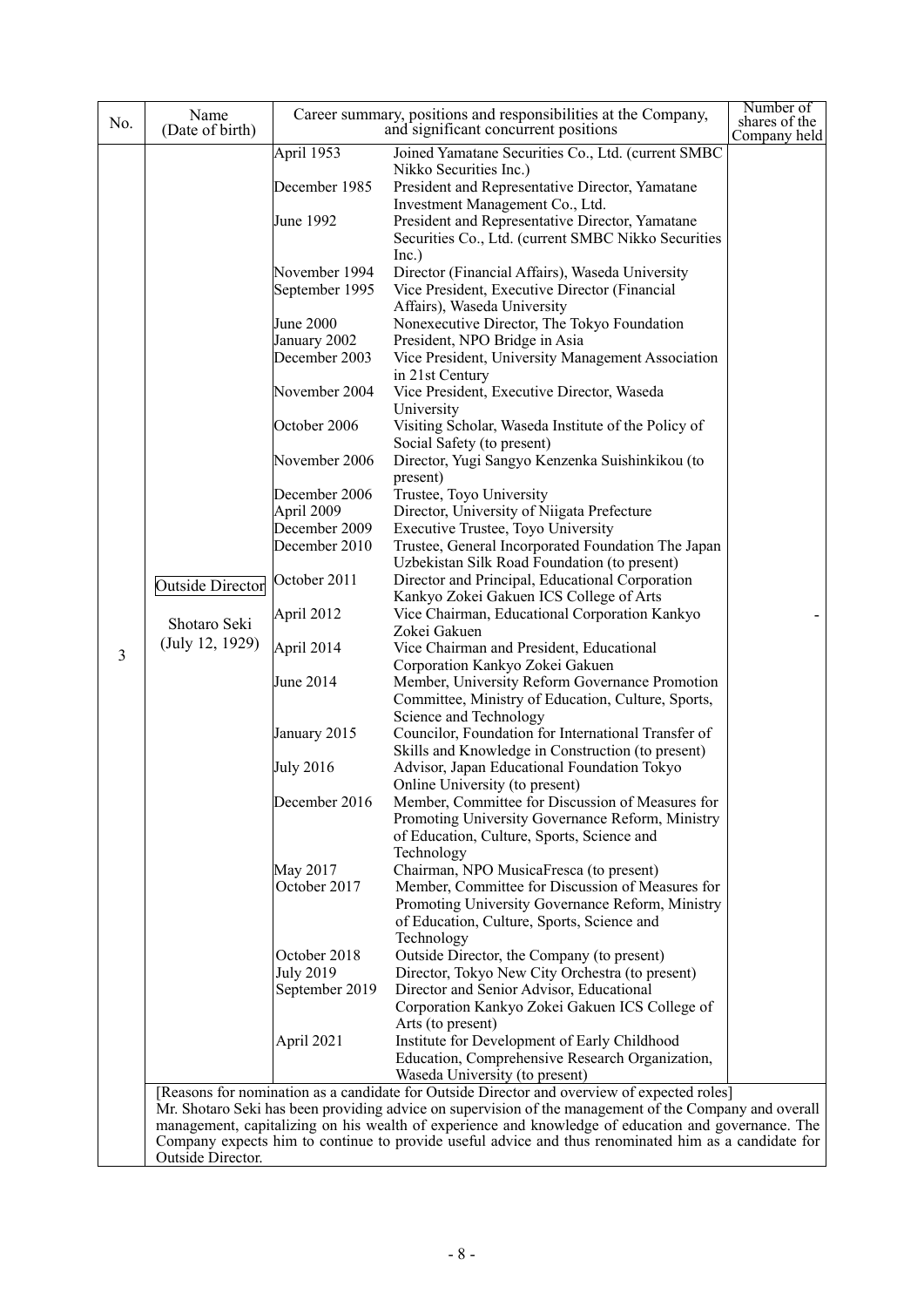| No.            | Name<br>(Date of birth)                                                                                                                                                                                                                                                                                                                                                                                                                                                                                                   |                                       | Career summary, positions and responsibilities at the Company,<br>and significant concurrent positions                                                                               | Number of<br>shares of the<br>Company held |  |  |
|----------------|---------------------------------------------------------------------------------------------------------------------------------------------------------------------------------------------------------------------------------------------------------------------------------------------------------------------------------------------------------------------------------------------------------------------------------------------------------------------------------------------------------------------------|---------------------------------------|--------------------------------------------------------------------------------------------------------------------------------------------------------------------------------------|--------------------------------------------|--|--|
|                |                                                                                                                                                                                                                                                                                                                                                                                                                                                                                                                           | April 1970<br>June 2000<br>April 2006 | Joined Daiwa Securities Co., Ltd. (current Daiwa<br>Securities Group Inc.)<br>Director, Daiwa Investor Relations Co. Ltd.<br>Managing Director, Daiwa Investor Relations Co.<br>Ltd. |                                            |  |  |
|                | <b>Outside Director</b><br>Tadakazu Sahara                                                                                                                                                                                                                                                                                                                                                                                                                                                                                | April 2007<br>May 2007                | Opened Office Sahara<br>General Manager, Information Security Office, the<br>Company (until April 2008)                                                                              | 10,000                                     |  |  |
|                | (April 9, 1947)                                                                                                                                                                                                                                                                                                                                                                                                                                                                                                           | <b>May 2008</b>                       | Advisor, General Solutions Co., Ltd. (current Fisco<br>Ltd.                                                                                                                          |                                            |  |  |
| $\overline{4}$ |                                                                                                                                                                                                                                                                                                                                                                                                                                                                                                                           | January 2009<br>October 2018          | Director, General Solutions Co., Ltd. (current Fisco<br>Ltd.<br>Outside Audit and Supervisory Board Member, the                                                                      |                                            |  |  |
|                |                                                                                                                                                                                                                                                                                                                                                                                                                                                                                                                           | June 2020                             | Company<br>Outside Director, the Company (to present)                                                                                                                                |                                            |  |  |
|                | [Reasons for nomination as a candidate for Outside Director and overview of expected roles]<br>Mr. Tadakazu Sahara has a wealth of work experience at financial institutions, and a wide range of<br>knowledge of communication with stakeholders, etc. cultivated through his career at IR activity consulting<br>company. He has been providing advice on overall management including advice on transmission of<br>information for stakeholders. The Company expects him to continue to provide useful advice and thus |                                       |                                                                                                                                                                                      |                                            |  |  |
|                | renominated him as a candidate for Outside Director.                                                                                                                                                                                                                                                                                                                                                                                                                                                                      | April $1976$                          | Joined Chiba Prefectural Government                                                                                                                                                  |                                            |  |  |
|                |                                                                                                                                                                                                                                                                                                                                                                                                                                                                                                                           | April 1986                            | Joined Ministry of Health and Welfare (current<br>Ministry of Health, Labour and Welfare)                                                                                            |                                            |  |  |
|                |                                                                                                                                                                                                                                                                                                                                                                                                                                                                                                                           | April 1994                            | Assistant Professor, College of Social Studies<br>(current College of Integrated Human and Social<br>Welfare Studies), Shukutoku University                                          |                                            |  |  |
|                |                                                                                                                                                                                                                                                                                                                                                                                                                                                                                                                           | April 1997                            | Professor, Shukutoku University (to present)<br>Professor, Graduate School, Shukutoku University<br>(to present)                                                                     |                                            |  |  |
|                | <b>Outside Director</b>                                                                                                                                                                                                                                                                                                                                                                                                                                                                                                   |                                       | General Manager, Department of Child and Family<br>Policy Research, Japan Child and Family Research                                                                                  |                                            |  |  |
| 5              | Reiho Kashiwame<br>(June 16, 1952)                                                                                                                                                                                                                                                                                                                                                                                                                                                                                        | April 2006<br>April 2009              | Institute<br>Advisor, Ishikawa Prefectural Government<br>Technical Advisor, City of Urayasu (in charge of<br>Child Care Support) (to present)                                        |                                            |  |  |
|                |                                                                                                                                                                                                                                                                                                                                                                                                                                                                                                                           | June 2013                             | Director, Social Welfare Corporation Kobokan (to<br>present)                                                                                                                         |                                            |  |  |
|                |                                                                                                                                                                                                                                                                                                                                                                                                                                                                                                                           | December 2014                         | Vice Chairman, Tokyo Child Welfare Council (to<br>present)                                                                                                                           |                                            |  |  |
|                |                                                                                                                                                                                                                                                                                                                                                                                                                                                                                                                           | September 2015                        | Chairperson, Child and Parenting Board of Tokyo<br>Metropolitan Government                                                                                                           |                                            |  |  |
|                |                                                                                                                                                                                                                                                                                                                                                                                                                                                                                                                           | June 2020                             | Outside Director, the Company (to present)                                                                                                                                           |                                            |  |  |
|                |                                                                                                                                                                                                                                                                                                                                                                                                                                                                                                                           |                                       | [Reasons for nomination as a candidate for Outside Director and overview of expected roles]                                                                                          |                                            |  |  |
|                |                                                                                                                                                                                                                                                                                                                                                                                                                                                                                                                           |                                       | Although he has no direct experience in corporate management, Mr. Reiho Kashiwame has many years of                                                                                  |                                            |  |  |
|                |                                                                                                                                                                                                                                                                                                                                                                                                                                                                                                                           |                                       | experience and professional knowledge of child welfare and child education. He has been providing useful                                                                             |                                            |  |  |
|                | advice on overall management of the Group, particularly on nursery services. The Company expects him to<br>continue to provide useful advice and thus renominated him as a candidate for Outside Director.                                                                                                                                                                                                                                                                                                                |                                       |                                                                                                                                                                                      |                                            |  |  |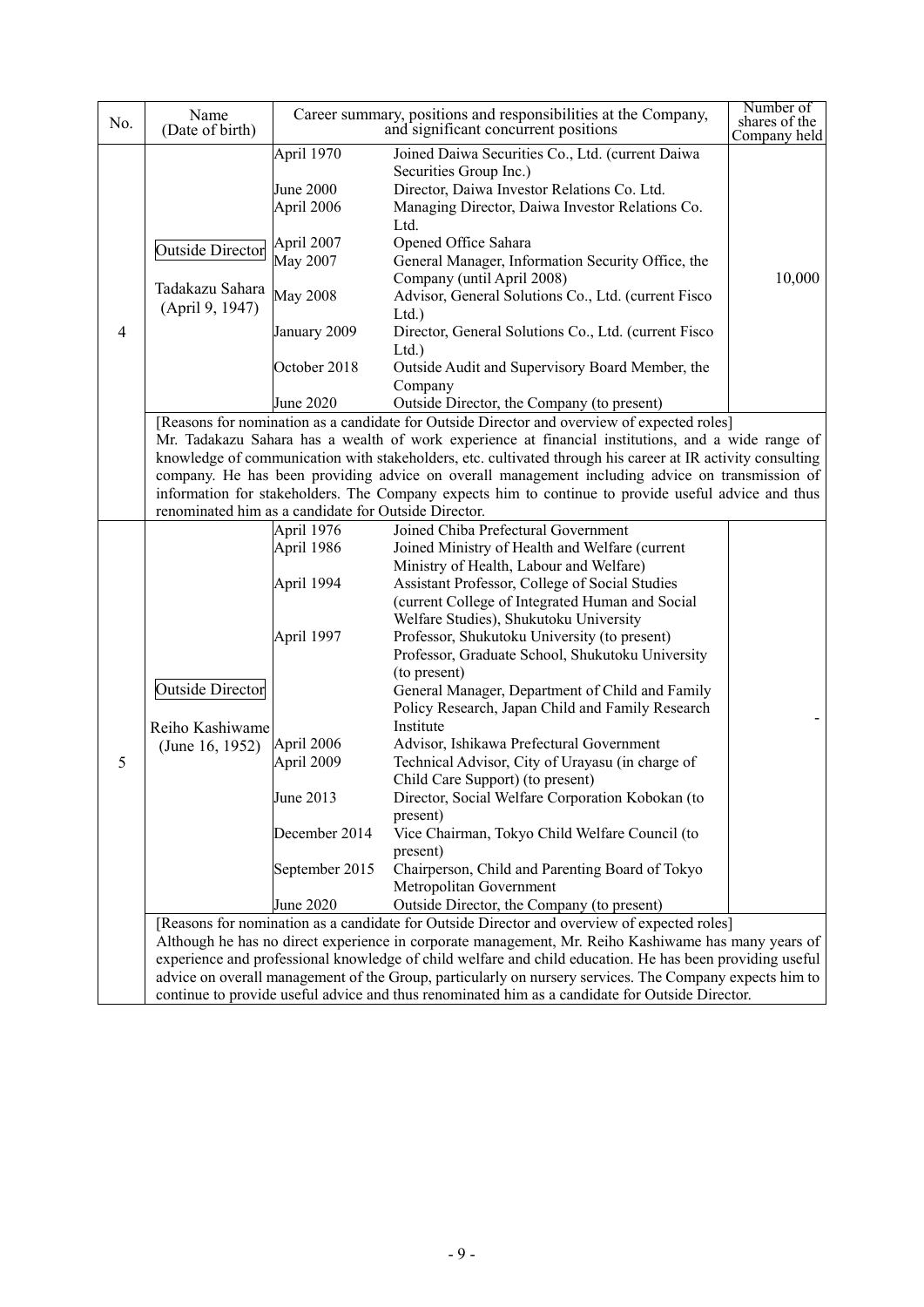| No.    | Name<br>(Date of birth)                                                                             |                  | Career summary, positions and responsibilities at the Company,<br>and significant concurrent positions                                                                                          | Number of<br>shares of the<br>Company held |
|--------|-----------------------------------------------------------------------------------------------------|------------------|-------------------------------------------------------------------------------------------------------------------------------------------------------------------------------------------------|--------------------------------------------|
|        |                                                                                                     | April 1989       | Joined Chukyo Publishing Co., Ltd.                                                                                                                                                              |                                            |
|        |                                                                                                     | September 1990   | Joined Gakken Co., Ltd. (current GAKKEN                                                                                                                                                         |                                            |
|        |                                                                                                     |                  | HOLDINGS CO., LTD.)                                                                                                                                                                             |                                            |
|        |                                                                                                     | October 2011     | General Manager, Human Resources Strategy Office,<br>GAKKEN HOLDINGS CO., LTD.                                                                                                                  |                                            |
|        |                                                                                                     | August 2014      | General Manager, Secretariat Office, GAKKEN<br>HOLDINGS CO., LTD.                                                                                                                               |                                            |
|        |                                                                                                     | April 2015       | General Manager, Management Strategy Office,<br>GAKKEN HOLDINGS CO., LTD.                                                                                                                       |                                            |
|        |                                                                                                     | December 2016    | Corporate Officer, GAKKEN HOLDINGS CO.,<br>LTD. (to present)                                                                                                                                    |                                            |
|        | <b>Outside Director</b>                                                                             | October 2017     | President and Representative Director, Gakken E-                                                                                                                                                |                                            |
|        | Toru Kobayashi<br>(February 9, 1967)                                                                | February 2018    | mirai Co., Ltd. (to present)<br>Director, Textbook Publishers Association of Japan                                                                                                              |                                            |
| 6      |                                                                                                     | June 2018        | (to present)<br>Director, Japan Association for Promotion of                                                                                                                                    |                                            |
|        |                                                                                                     |                  | Educational Technology (to present)<br>Director, Bosai Kyoiku Suishin Kyokai (to present)                                                                                                       |                                            |
|        |                                                                                                     | March 2019       | Director, KIDS DESIGN ASSOCIATION (to                                                                                                                                                           |                                            |
|        |                                                                                                     |                  | present)                                                                                                                                                                                        |                                            |
|        |                                                                                                     | April 2020       | Infant Education and Childcare Goods Association                                                                                                                                                |                                            |
|        |                                                                                                     |                  | (to present)                                                                                                                                                                                    |                                            |
|        |                                                                                                     | June 2021        | Outside Director, the Company (to present)                                                                                                                                                      |                                            |
|        |                                                                                                     |                  | Board Member, General Incorporated Association                                                                                                                                                  |                                            |
|        |                                                                                                     |                  | ICT CONNECT 21 (to present)                                                                                                                                                                     |                                            |
|        |                                                                                                     |                  | [Reasons for nomination as a candidate for Outside Director and overview of expected roles]<br>Mr. Toru Kobayashi has many years of experience and knowledge of infant and child education. The |                                            |
|        |                                                                                                     |                  | Company expects that he can continue to provide useful advice on overall management of the Group,                                                                                               |                                            |
|        |                                                                                                     |                  | particularly on nursery services, and thus renominated him as a candidate for Outside Director.                                                                                                 |                                            |
|        |                                                                                                     | March 1981       | Joined Gakken Co., Ltd. (current GAKKEN                                                                                                                                                         |                                            |
|        |                                                                                                     |                  | HOLDINGS CO., LTD.)                                                                                                                                                                             |                                            |
|        |                                                                                                     | April 2003       | General Manager, Education System Business                                                                                                                                                      |                                            |
|        |                                                                                                     |                  | Department, Gakken Co., Ltd. (current GAKKEN                                                                                                                                                    |                                            |
|        |                                                                                                     |                  | HOLDINGS CO., LTD.)                                                                                                                                                                             |                                            |
|        |                                                                                                     | January 2007     | President and Representative Director, Kenshu<br>Publishing Co., Ltd.                                                                                                                           |                                            |
|        | New Candidate                                                                                       | April 2009       | General Manager, Home Education Business                                                                                                                                                        |                                            |
|        | <b>Outside Director</b>                                                                             |                  | Department, Gakken Co., Ltd. (current GAKKEN                                                                                                                                                    |                                            |
|        |                                                                                                     |                  | HOLDINGS CO., LTD.)                                                                                                                                                                             |                                            |
| $\tau$ | Hideyuki Ikari                                                                                      | <b>July 2014</b> | President and Representative Director, Gakken                                                                                                                                                   |                                            |
|        | (October 16, 1957)                                                                                  |                  | Education Publishing Co., Ltd. (current Gakken Plus                                                                                                                                             |                                            |
|        |                                                                                                     |                  | Co., Ltd.)                                                                                                                                                                                      |                                            |
|        |                                                                                                     | October 2014     | Corporate Officer, GAKKEN HOLDINGS CO.,<br>LTD.                                                                                                                                                 |                                            |
|        |                                                                                                     | December 2014    | Director, GAKKEN HOLDINGS CO., LTD.                                                                                                                                                             |                                            |
|        |                                                                                                     | December 2020    | Managing Director, GAKKEN HOLDINGS CO.,                                                                                                                                                         |                                            |
|        |                                                                                                     |                  | LTD. (to present)                                                                                                                                                                               |                                            |
|        |                                                                                                     |                  | [Reasons for nomination as a candidate for Outside Director and overview of expected roles]                                                                                                     |                                            |
|        |                                                                                                     |                  | Mr. Hideyuki Ikari has many years of experience and knowledge of formulating strategies for educational                                                                                         |                                            |
|        |                                                                                                     |                  | contents. The Company expects that he can provide useful advice on overall management of the Group,                                                                                             |                                            |
|        | particularly on nursery services, and thus newly nominated him as a candidate for Outside Director. |                  |                                                                                                                                                                                                 |                                            |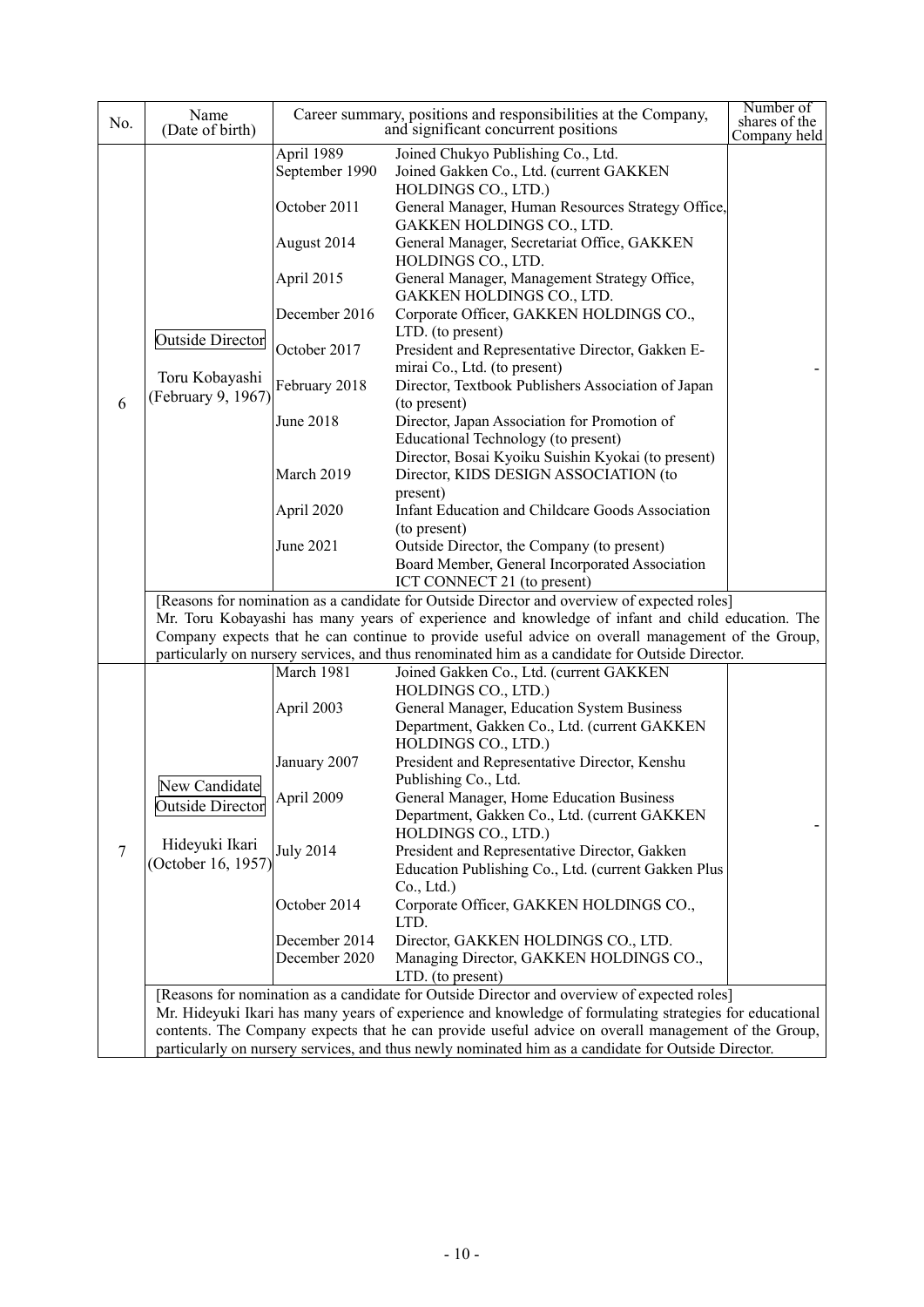| No. | Name<br>(Date of birth)                                                         |                  | Career summary, positions and responsibilities at the Company,<br>and significant concurrent positions    | Number of<br>shares of the<br>Company held |  |
|-----|---------------------------------------------------------------------------------|------------------|-----------------------------------------------------------------------------------------------------------|--------------------------------------------|--|
|     |                                                                                 | April 1992       | Joined Gakken Co., Ltd. (current GAKKEN<br>HOLDINGS CO., LTD.)                                            |                                            |  |
|     | New Candidate                                                                   | October 2015     | Director, Gakken Area Market Co., Ltd.                                                                    |                                            |  |
|     | <b>Outside Director</b>                                                         | June 2019        | Director, GI Village Co., Ltd. (to present)                                                               |                                            |  |
|     |                                                                                 | October 2019     | Director, Gakken Cocofump Nursery Co., Ltd.                                                               |                                            |  |
|     | Chie Yamazaki                                                                   | March 2020       | Outside Director, Ichishin Labo Co., Ltd.                                                                 |                                            |  |
|     | (September 13,                                                                  | October 2020     | Director, Gakken E-mirai Co., Ltd. (to present)                                                           |                                            |  |
| 8   | 1969)                                                                           | November 2020    | Director, Gakken Cocofump Holdings Co., Ltd.                                                              |                                            |  |
|     |                                                                                 |                  | (current Gakken Cocofump Co., Ltd.)                                                                       |                                            |  |
|     |                                                                                 |                  | President and Representative Director, Gakken<br>Cocofump Nursery Co., Ltd. (to present)                  |                                            |  |
|     |                                                                                 |                  | [Reasons for nomination as a candidate for Outside Director and overview of expected roles]               |                                            |  |
|     |                                                                                 |                  | Ms. Chie Yamazaki has many years of experience and knowledge of infant and child education. The           |                                            |  |
|     |                                                                                 |                  | Company expects that she can provide useful advice on overall management of the Group, particularly on    |                                            |  |
|     |                                                                                 |                  | nursery services, and thus newly nominated her as a candidate for Outside Director.                       |                                            |  |
|     |                                                                                 | April 1976       | Joined The Mitsubishi Bank, Ltd. (current MUFG                                                            |                                            |  |
|     |                                                                                 |                  | Bank, Ltd.)                                                                                               |                                            |  |
|     |                                                                                 | March 1993       | Deputy General Manager, Singapore Branch, The                                                             |                                            |  |
|     |                                                                                 |                  | Mitsubishi Bank, Ltd. (current MUFG Bank, Ltd.)                                                           |                                            |  |
|     |                                                                                 | <b>July 1997</b> | General Manager, Planning Department, Tokyo-                                                              |                                            |  |
|     |                                                                                 |                  | Mitsubishi Asset Management Co., Ltd. (current<br>Mitsubishi UFJ Kokusai Asset Management Co.,            |                                            |  |
|     |                                                                                 |                  | Ltd.                                                                                                      |                                            |  |
|     |                                                                                 | October 2000     | General Manager, Asset Management Service                                                                 |                                            |  |
|     |                                                                                 |                  | Department, The Bank of Tokyo-Mitsubishi, Ltd.                                                            |                                            |  |
|     |                                                                                 |                  | (current MUFG Bank, Ltd.)                                                                                 |                                            |  |
|     | New Candidate                                                                   | <b>July 2002</b> | General Manager, Invest Banking and Asset                                                                 |                                            |  |
|     | <b>Outside Director</b>                                                         |                  | Management Planning Department, The Bank of                                                               |                                            |  |
|     |                                                                                 |                  | Tokyo-Mitsubishi, Ltd. (current MUFG Bank, Ltd.)                                                          |                                            |  |
|     | Yasumine Satake                                                                 | <b>July 2004</b> | Representative Director and President, Mitsubishi-                                                        |                                            |  |
| 9   | (December 1,                                                                    |                  | Tokyo Wealth Management Securities Co., Ltd.<br>(current Mitsubishi UFJ Securities Holdings Co.,          |                                            |  |
|     | 1953)                                                                           |                  | $Ltd.$ )                                                                                                  |                                            |  |
|     |                                                                                 | September 2004   | Representative Director and Chairman, Mitsubishi-                                                         |                                            |  |
|     |                                                                                 |                  | Tokyo Wealth Management Bank (Switzerland), Ltd.                                                          |                                            |  |
|     |                                                                                 |                  | (current Mitsubishi UFJ Wealth Management Bank                                                            |                                            |  |
|     |                                                                                 |                  | (Switzerland), Ltd.)                                                                                      |                                            |  |
|     |                                                                                 | August 2008      | Director and Chairman, The Tokyo Star Bank,                                                               |                                            |  |
|     |                                                                                 |                  | Limited                                                                                                   |                                            |  |
|     |                                                                                 | June 2015        | Outside Director, SBI Holdings, Inc.                                                                      |                                            |  |
|     |                                                                                 | <b>July 2017</b> | Outside Audit and Supervisory Board Member, SBI<br>Sumishin Net Bank, Ltd.                                |                                            |  |
|     |                                                                                 | June 2020        | Outside Director, Audit & Supervisory Committee                                                           |                                            |  |
|     |                                                                                 |                  | Chair, Suruga Bank Ltd. (to present)                                                                      |                                            |  |
|     |                                                                                 |                  | [Reasons for nomination as a candidate for Outside Director and overview of expected roles]               |                                            |  |
|     |                                                                                 |                  | Mr. Yasumine Satake has long been engaged in reforming and refining the financial environment through     |                                            |  |
|     |                                                                                 |                  | the planning and execution of new businesses and the promotion of business integration in the drastically |                                            |  |
|     |                                                                                 |                  | changing financial industry. The Company expects that he can provide useful advice on overall management  |                                            |  |
|     | of the Group, and thus newly nominated him as a candidate for Outside Director. |                  |                                                                                                           |                                            |  |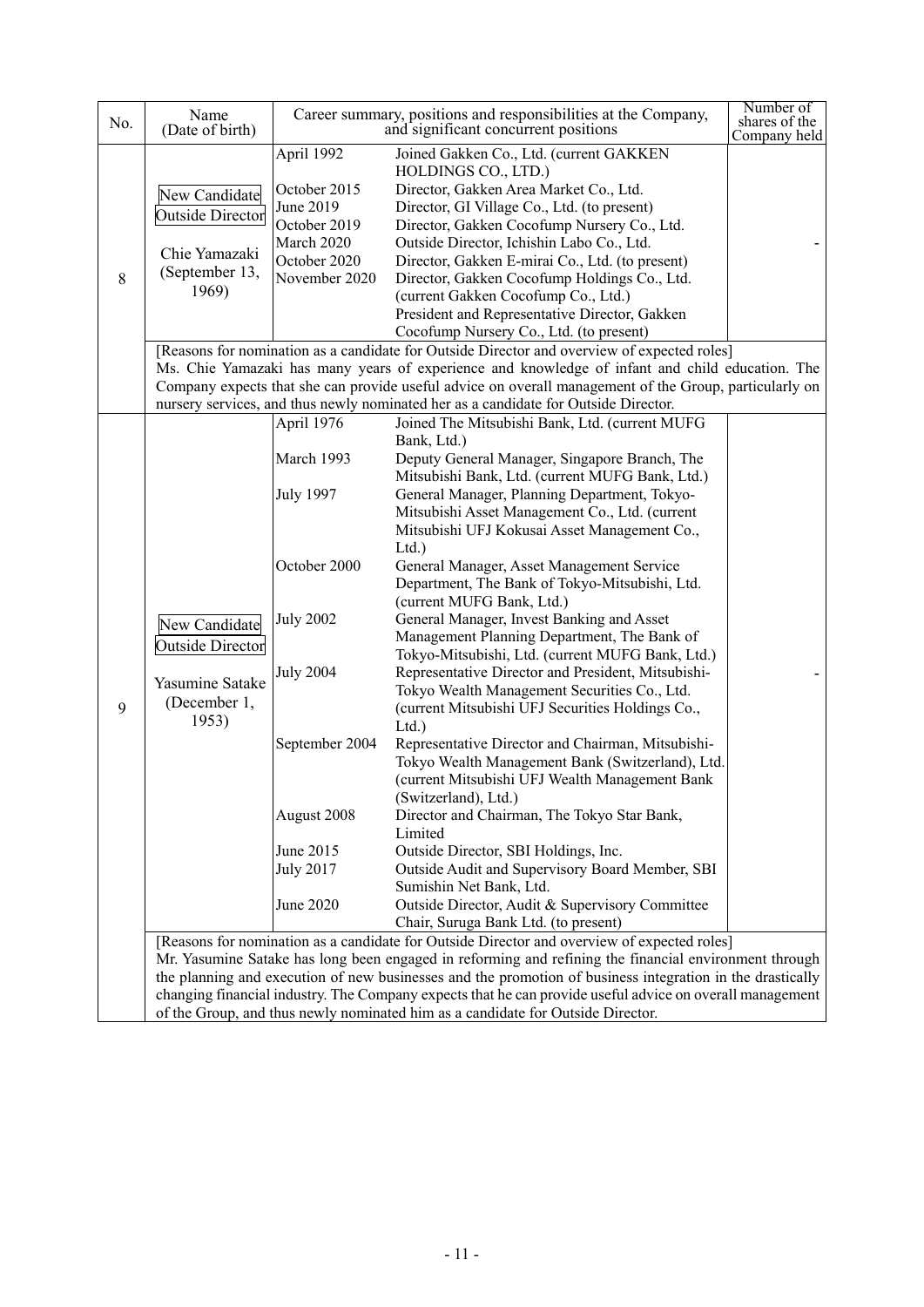### (Notes)

- 1. Mr. Hideyuki Ikari, Ms. Chie Yamazaki, and Mr. Yasumine Satake are new candidates for Outside Director.
- 2. Mr. Shotaro Seki, Mr. Tadakazu Sahara, Mr. Reiho Kashiwame, Mr. Toru Kobayashi, Mr. Hideyuki Ikari, Ms. Chie Yamazaki, and Mr. Yasumine Satake are candidates for Outside Director. The Company has designated Mr. Shotaro Seki, Mr. Tadakazu Sahara, and Mr. Reiho Kashiwame as Independent Directors as defined by Tokyo Stock Exchange, Inc. and submitted notifications. If Mr. Yasumine Satake is elected as proposed, the Company intends to submit him as a new Independent Director to the said exchange.
- 3. Mr. Shotaro Seki, Mr. Tadakazu Sahara, Mr. Reiho Kashiwame, and Mr. Toru Kobayashi currently serve as Outside Directors of the Company. Mr. Shotaro Seki will have served as Outside Directors of the Company for three (3) years and eight (8) months, Mr. Tadakazu Sahara for three (3) years and eight (8) months including one (1) year and eight (8) months as Outside Audit and Supervisory Board Member, Mr. Reiho Kashiwame for two (2) years, and Mr. Toru Kobayashi for one (1) year at the close of this Annual General Meeting of Shareholders.
- 4. Pursuant to provisions of Article 427, Paragraph 1 of the Companies Act, the Company has entered into contracts with Mr. Shotaro Seki, Mr. Tadakazu Sahara, Mr. Reiho Kashiwame, and Mr. Toru Kobayashi that limit their liabilities for damages stipulated in Article 423, Paragraph 1 of the Companies Act, under which the amount of their liabilities for damages is limited to six (6) million yen or to the amount stipulated by laws and regulations, whichever is higher. If their reelection is approved, the Company intends to continue the said liability limitation contracts with them. In addition, if the election of Mr. Hideyuki Ikari, Ms. Chie Yamazaki, and Mr. Yasumine Satake is approved, the Company intends to enter the same liability limitation contracts with each of them.
- 5. The Company has entered into directors and officers liability insurance contract with an insurance company that insure all Directors. The insurance policy will cover any damages that may result from the insured assuming responsibilities regarding the execution of their duties or receiving claims pertaining to the pursuit of such responsibilities. However, there are certain exemptions, such as the insurance contract does not cover damages arising from acts committed by the insured with the knowledge of their illegality. In the event that each candidate is appointed as a Director, he or she will be included as the insured under the insurance contract. The Company plans to renew the insurance contract with the same content at the next renewal.
- 6. Mr. Reiho Kashiwame concurrently serves as Vice Chairman for Tokyo Child Welfare Council, which has a committee that reviews permits of nursery schools in Tokyo. Mr. Toru Kobayashi, Mr. Hideyuki Ikari, and Ms. Chie Yamazaki are business executors of GAKKEN HOLDINGS CO., LTD. which is the major shareholder of the Company and GAKKEN group companies. The Company has entered into a business alliance agreement with GAKKEN HOLDINGS CO., LTD., and there are transactions between the Group and GAKKEN group companies. No special interest exists between each of the other candidates and the Company.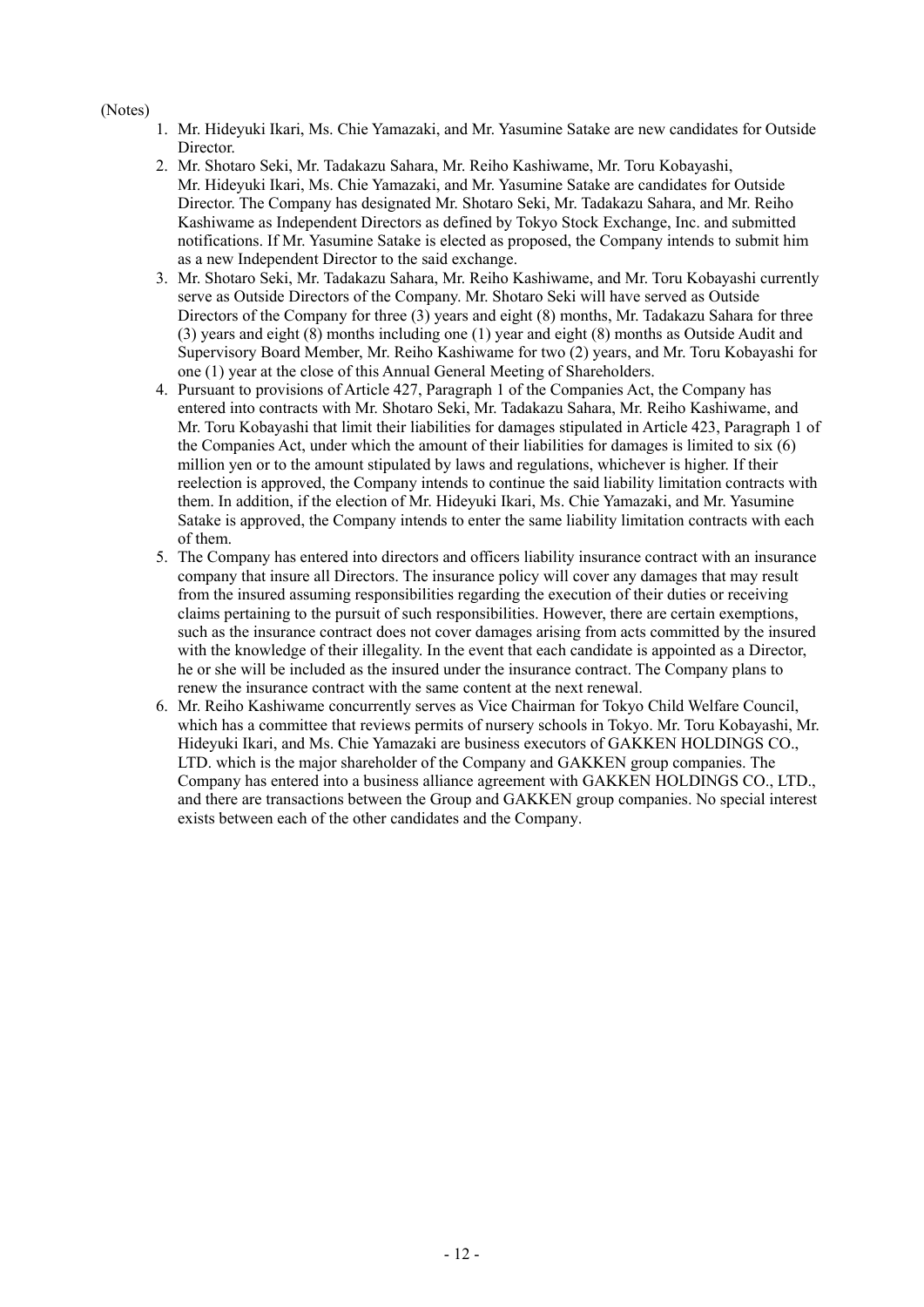### **Proposal 4: Election of Five (5) Directors who are Audit & Supervisory Committee Members**

The terms of office of all five (5) Directors who are Audit & Supervisory Committee Members will expire at the close of this Annual General Meeting of Shareholders. Accordingly, we propose that five (5) Directors who are Audit & Supervisory Committee Members be elected.

The Audit & Supervisory Committee has consented to this proposal.

Candidates for Directors who are Audit & Supervisory Committee Members are as follows.

| No. | Name                                                                                             |                                                                                                                                                                                                                                                                        | Career summary, positions and responsibilities at the Company,                                                                                                                                                                                                                                                                                                                                                                                                                                                                                                                                                                                                                                                                                                                                                                                                                                                                                                                                                                                                                                                                                                                                                                                                                                                                                                                                                                                                                                                                                                                                                                                                           | Number of<br>shares of the |
|-----|--------------------------------------------------------------------------------------------------|------------------------------------------------------------------------------------------------------------------------------------------------------------------------------------------------------------------------------------------------------------------------|--------------------------------------------------------------------------------------------------------------------------------------------------------------------------------------------------------------------------------------------------------------------------------------------------------------------------------------------------------------------------------------------------------------------------------------------------------------------------------------------------------------------------------------------------------------------------------------------------------------------------------------------------------------------------------------------------------------------------------------------------------------------------------------------------------------------------------------------------------------------------------------------------------------------------------------------------------------------------------------------------------------------------------------------------------------------------------------------------------------------------------------------------------------------------------------------------------------------------------------------------------------------------------------------------------------------------------------------------------------------------------------------------------------------------------------------------------------------------------------------------------------------------------------------------------------------------------------------------------------------------------------------------------------------------|----------------------------|
|     |                                                                                                  |                                                                                                                                                                                                                                                                        |                                                                                                                                                                                                                                                                                                                                                                                                                                                                                                                                                                                                                                                                                                                                                                                                                                                                                                                                                                                                                                                                                                                                                                                                                                                                                                                                                                                                                                                                                                                                                                                                                                                                          | Company held               |
| 1   | (Date of birth)<br>Hakubun Seki<br>(January 21, 1952)                                            | May 1977<br>October 1980<br>June 1981<br>May 1983<br>April 1987<br>May 1988<br>April 1990<br>March 1991<br>May 1997<br><b>July 2000</b><br>February 2002<br>March 2004<br>November 2006<br>February 2007<br>August 2017<br>September 2017<br>October 2018<br>June 2020 | and significant concurrent positions<br>Joined International Cooperation Editorial<br>Department, Editorial Division, Kogyo Jiji<br>Tsushinsha Co., Ltd.<br>Part-time Director, Totaku Engineering, Inc.<br>Director, Doboku Tsushinsha Co., Ltd.<br>Director, General Manager of Planning Dept.,<br>Totaku Engineering, Inc.<br>Director, Executive Manager, Urban<br>Development Co., Ltd.<br>President and Representative Director, Totaku<br>Engineering, Inc.<br>Managing Director, Urban Development Co.,<br>Ltd.<br>Representative Director, Urban Development<br>Co., Ltd.<br>Director, SOHATSU Corporation<br>Advisory, ATRIUM Co., Ltd.<br>Advisory, A.M. Fund Management Co., Ltd.<br>Representative Director, SOHATSU Facility<br>Management Co., Ltd. (to present)<br>Director and Chairman, LIU Corporation (to<br>present)<br>Advisory, ATRIUM Construction Co., Ltd.<br>Representative Director, SOHATSU Corporation<br>(to present)<br>Representative Director and Chairman, Totaku<br>Engineering Inc. (to present)<br>Audit and Supervisory Board Member (Full-<br>time), the Company<br>Audit and Supervisory Board Member,<br>Japan Nursery Service Inc. (to present)<br>Audit and Supervisory Board Member,<br>J Kitchen Inc. (to present).<br>Audit and Supervisory Board Member,<br>J Planning Sale Inc. (to present)<br>Audit and Supervisory Board Member,<br>J Cast Inc. (to present)<br>Audit and Supervisory Board Member,<br>Japan Nursery Institute for General Research<br>Inc. (to present)<br>Audit and Supervisory Board Member,<br>Amenity Life Inc.<br>Director (Audit & Supervisory Committee<br>Member), the Company (to present) |                            |
|     |                                                                                                  |                                                                                                                                                                                                                                                                        | [Reasons for nomination as a candidate for Director who is Audit & Supervisory Committee Member]                                                                                                                                                                                                                                                                                                                                                                                                                                                                                                                                                                                                                                                                                                                                                                                                                                                                                                                                                                                                                                                                                                                                                                                                                                                                                                                                                                                                                                                                                                                                                                         |                            |
|     |                                                                                                  |                                                                                                                                                                                                                                                                        | Mr. Hakubun Seki has in-depth knowledge of corporate management cultivated through his wealth of                                                                                                                                                                                                                                                                                                                                                                                                                                                                                                                                                                                                                                                                                                                                                                                                                                                                                                                                                                                                                                                                                                                                                                                                                                                                                                                                                                                                                                                                                                                                                                         |                            |
|     |                                                                                                  |                                                                                                                                                                                                                                                                        | experience as corporate manager over many years. He has been capitalizing on his knowledge to                                                                                                                                                                                                                                                                                                                                                                                                                                                                                                                                                                                                                                                                                                                                                                                                                                                                                                                                                                                                                                                                                                                                                                                                                                                                                                                                                                                                                                                                                                                                                                            |                            |
|     |                                                                                                  |                                                                                                                                                                                                                                                                        | conduct audits from various angles and work to secure the soundness and appropriateness of                                                                                                                                                                                                                                                                                                                                                                                                                                                                                                                                                                                                                                                                                                                                                                                                                                                                                                                                                                                                                                                                                                                                                                                                                                                                                                                                                                                                                                                                                                                                                                               |                            |
|     | management. Considering his knowledge and achievement, the Company believes that he is qualified |                                                                                                                                                                                                                                                                        |                                                                                                                                                                                                                                                                                                                                                                                                                                                                                                                                                                                                                                                                                                                                                                                                                                                                                                                                                                                                                                                                                                                                                                                                                                                                                                                                                                                                                                                                                                                                                                                                                                                                          |                            |

candidate for Director who is Audit & Supervisory Committee Member.

to serve as Director who is Audit & Supervisory Committee Member, and renominated him as a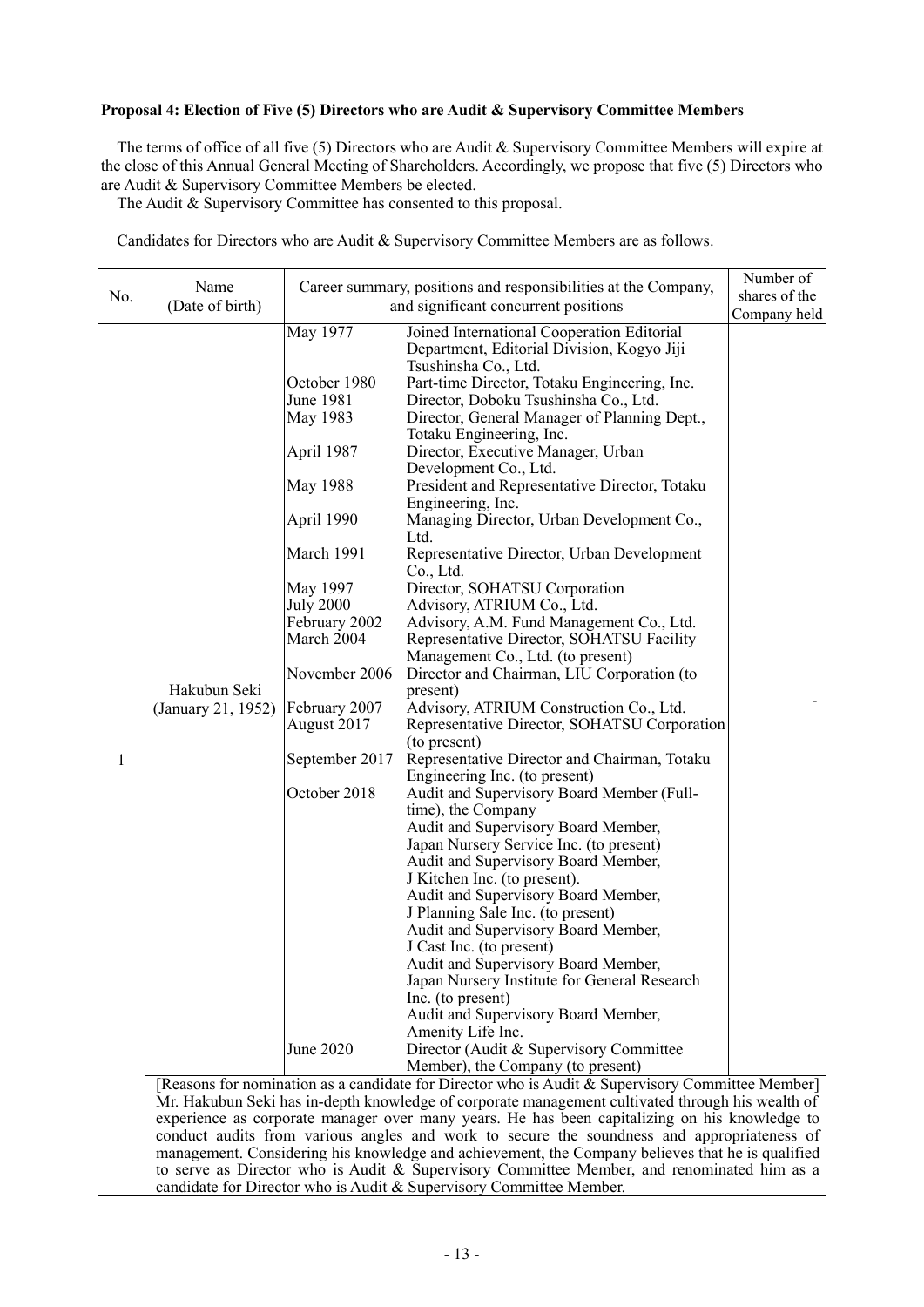| No.            | Name                                                                                                                                       |                  | Career summary, positions and responsibilities at the Company,                                         | Number of<br>shares of the |  |
|----------------|--------------------------------------------------------------------------------------------------------------------------------------------|------------------|--------------------------------------------------------------------------------------------------------|----------------------------|--|
|                | (Date of birth)                                                                                                                            |                  | and significant concurrent positions                                                                   | Company held               |  |
|                |                                                                                                                                            | December 1983    | Joined Daiwa Securities Co., Ltd. (current                                                             |                            |  |
|                |                                                                                                                                            |                  | Daiwa Securities Group Inc.)                                                                           |                            |  |
|                |                                                                                                                                            | August 1999      | Joined ING Barings Securities Japan Ltd.                                                               |                            |  |
|                |                                                                                                                                            | April 2003       | Joined The Royal Bank of Scotland Plc                                                                  |                            |  |
|                | <b>Outside Director</b>                                                                                                                    | April 2011       | President, Food Stuff Research Institute Co.,                                                          |                            |  |
|                |                                                                                                                                            |                  | Ltd. (to present)                                                                                      |                            |  |
|                |                                                                                                                                            | February 2012    | Representative Director, Yamato Consulting                                                             |                            |  |
|                | Hidehiro Katsumata                                                                                                                         | April 2018       | Group Co., Ltd.<br>Director, The Japan Hong Kong Society                                               |                            |  |
|                | (September 8, 1956)                                                                                                                        | October 2018     | Audit and Supervisory Board Member, the                                                                |                            |  |
|                |                                                                                                                                            |                  | Company                                                                                                |                            |  |
| $\overline{2}$ |                                                                                                                                            | February 2020    | City Council Member, Gotemba City (to present)                                                         |                            |  |
|                |                                                                                                                                            | April 2020       | Auditor, The Japan Hong Kong Society                                                                   |                            |  |
|                |                                                                                                                                            | June 2020        | Outside Director (Audit & Supervisory                                                                  |                            |  |
|                |                                                                                                                                            |                  | Committee Member), the Company (to present)                                                            |                            |  |
|                |                                                                                                                                            |                  | [Reasons for nomination as a candidate for Outside Director who is Audit & Supervisory Committee       |                            |  |
|                | Member and overview of expected roles]                                                                                                     |                  | Mr. Hidehiro Katsumata has a wealth of experience at financial institutions in Japan and overseas, and |                            |  |
|                |                                                                                                                                            |                  | a wide range of knowledge and extended experience as manager over many years. He has been              |                            |  |
|                |                                                                                                                                            |                  | capitalizing on his experience and knowledge to conduct audits from various angles and work to secure  |                            |  |
|                |                                                                                                                                            |                  | the soundness and appropriateness of management. Considering his knowledge and achievement, the        |                            |  |
|                |                                                                                                                                            |                  | Company believes that he is qualified to serve as Audit & Supervisory Committee Member, and            |                            |  |
|                |                                                                                                                                            |                  | renominated him as a candidate for Director who is Audit & Supervisory Committee Member.               |                            |  |
|                |                                                                                                                                            | April 1980       | Appointed to Public Prosecutor, Tokyo District                                                         |                            |  |
|                |                                                                                                                                            |                  | <b>Public Prosecutors Office</b>                                                                       |                            |  |
|                |                                                                                                                                            | April 2005       | Director, Public Safety Bureau, Tokyo District<br><b>Public Prosecutors Office</b>                     |                            |  |
|                |                                                                                                                                            | June 2010        | Director, Administration Bureau, Supreme                                                               |                            |  |
|                |                                                                                                                                            |                  | <b>Public Prosecutors Office</b>                                                                       |                            |  |
|                |                                                                                                                                            | <b>July 2012</b> | Chief Prosecutor, Tokyo District Public                                                                |                            |  |
|                |                                                                                                                                            |                  | Prosecutors Office                                                                                     |                            |  |
|                | <b>Outside Director</b>                                                                                                                    | <b>July 2014</b> | Deputy Prosecutor-General, Supreme Public                                                              |                            |  |
|                | Toshihiko Itami                                                                                                                            | December 2015    | Prosecutors Office<br>Superintending Prosecutor, Osaka High Public                                     |                            |  |
|                | (September 2, 1953)                                                                                                                        |                  | Prosecutors Office                                                                                     |                            |  |
|                |                                                                                                                                            | November 2016    | Registered as attorney                                                                                 |                            |  |
|                |                                                                                                                                            |                  | Advisor, Nagashima Ohno & Tsunematsu                                                                   |                            |  |
| 3              |                                                                                                                                            | March 2018       | Outside Corporate Auditor, Hokkoku Shimbun                                                             |                            |  |
|                |                                                                                                                                            | June 2018        | Outside Director, Seven Bank Ltd. (to present)                                                         |                            |  |
|                |                                                                                                                                            |                  | Outside Director, TODA CORPORATION (to                                                                 |                            |  |
|                |                                                                                                                                            |                  | present)                                                                                               |                            |  |
|                |                                                                                                                                            | June 2020        | Outside Director (Audit & Supervisory<br>Committee Member), the Company (to present)                   |                            |  |
|                |                                                                                                                                            |                  |                                                                                                        |                            |  |
|                | [Reasons for nomination as a candidate for Outside Director who is Audit & Supervisory Committee<br>Member and overview of expected roles] |                  |                                                                                                        |                            |  |
|                | Although he has no direct experience in corporate management, Mr. Toshihiko Itami has a wealth of                                          |                  |                                                                                                        |                            |  |
|                |                                                                                                                                            |                  | experience and highly professional knowledge cultivated through many years of engagement in            |                            |  |
|                |                                                                                                                                            |                  | corporate governance and corporate compliance as public prosecutor and attorney, and he has been       |                            |  |
|                |                                                                                                                                            |                  | providing appropriate advice on the management of the Company from an objective viewpoint.             |                            |  |
|                |                                                                                                                                            |                  | Considering his knowledge and achievement, the Company believes that he is qualified to serve as       |                            |  |
|                |                                                                                                                                            |                  | Audit & Supervisory Committee Member, and renominated him as a candidate for Director who is           |                            |  |
|                | Audit & Supervisory Committee Member.                                                                                                      |                  |                                                                                                        |                            |  |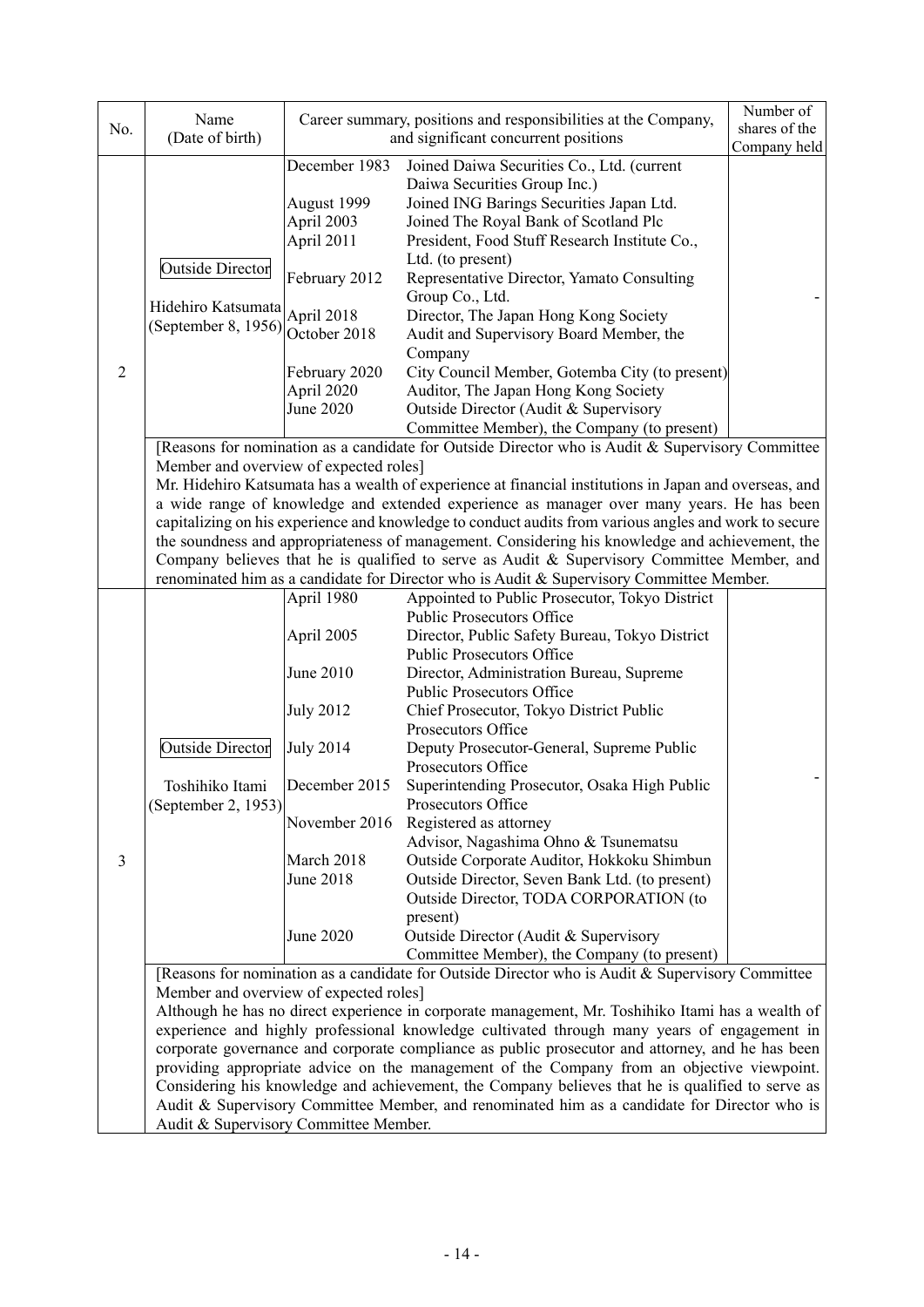|     | Name                                   |                | Career summary, positions and responsibilities at the Company,                                     | Number of     |
|-----|----------------------------------------|----------------|----------------------------------------------------------------------------------------------------|---------------|
| No. | (Date of birth)                        |                | and significant concurrent positions                                                               | shares of the |
|     |                                        | April 1983     | Joined National Police Agency                                                                      | Company held  |
|     |                                        | March 1998     | Director, Police Administration, Police                                                            |               |
|     |                                        |                | Headquarters, Ibaraki Police                                                                       |               |
|     |                                        | August 1999    | Officer, Info-Communications Planning Division,                                                    |               |
|     |                                        |                | Info-Communications Bureau, National Police                                                        |               |
|     |                                        |                | Agency                                                                                             |               |
|     |                                        | February 2001  | Director, Criminal Department, Police                                                              |               |
|     |                                        |                | Headquarters, Hyogo Prefectural Police                                                             |               |
|     |                                        | February 2003  | Deputy Director for International Affairs, Cabinet                                                 |               |
|     |                                        |                | Intelligence and Research Office                                                                   |               |
|     |                                        | April 2007     | Chief of Police Headquarters, Wakayama<br>Prefectural Police                                       |               |
|     |                                        | August 2008    | Director, International Investigations (Head of                                                    |               |
|     |                                        |                | Tokyo Office, International Criminal Police                                                        |               |
|     |                                        |                | Organization), National Police Agency                                                              |               |
|     | <b>Outside Director</b>                | June 2013      | Director, Shikoku Finance Bureau, Ministry of                                                      |               |
|     |                                        |                | Finance, JAPAN                                                                                     |               |
|     | Akinori Tsuruya                        | September 2016 | Director, Kinki Region Police Bureau                                                               |               |
|     | (June 8, 1957)                         | November 2017  | Advisor, Prudential Life Insurance Company (to                                                     |               |
|     |                                        |                | present)                                                                                           |               |
|     |                                        | April 2018     | Outside Director, Unicafe Inc.                                                                     |               |
| 4   |                                        | April 2018     | Outside Director, Hinode Holdings Co., Ltd.(to<br>present)                                         |               |
|     |                                        | June 2018      | Advisor, Prudential Holdings of Japan, Inc.(to                                                     |               |
|     |                                        |                | present)                                                                                           |               |
|     |                                        | April 2020     | Advisor, UCC Holdings Co., Ltd.(to present)                                                        |               |
|     |                                        | June 2020      | Outside Director (Audit & Supervisory                                                              |               |
|     |                                        |                | Committee Member), the Company (to present)                                                        |               |
|     |                                        | August 2020    | Deputy President, Public Interest Incorporated                                                     |               |
|     |                                        |                | Foundation Asia Symbiosis Educational                                                              |               |
|     |                                        |                | Foundation (to present)                                                                            |               |
|     |                                        | January 2021   | Managing Director, General Incorporated                                                            |               |
|     |                                        |                | <b>Association Medical Check Promotion</b>                                                         |               |
|     |                                        |                | Organization (to present)                                                                          |               |
|     | Member and overview of expected roles] |                | [Reasons for nomination as a candidate for Outside Director who is Audit & Supervisory Committee   |               |
|     |                                        |                | Although he has no direct experience in corporate management, Mr. Akinori Tsuruya has a wide range |               |
|     |                                        |                | of knowledge of risk management and compliance, and he has been providing appropriate advice on    |               |
|     |                                        |                | the management of the Company from an objective viewpoint. Considering his knowledge and           |               |
|     |                                        |                | achievement, the Company believes that he is qualified to serve as Audit & Supervisory Committee   |               |
|     |                                        |                | Member, and renominated him as a candidate for Director who is Audit & Supervisory Committee       |               |

Member.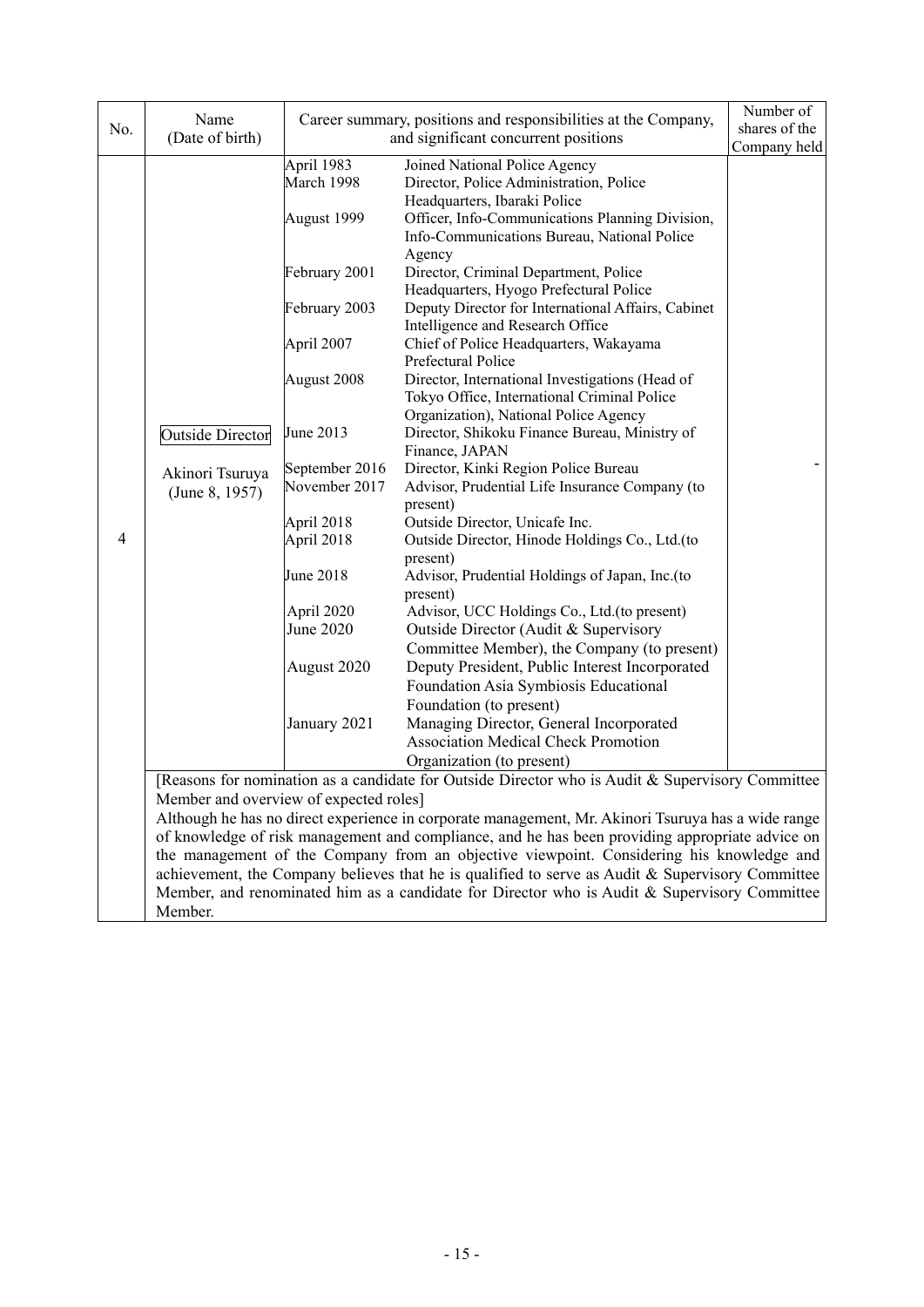| No. | Name<br>(Date of birth)                                                                           | Career summary, positions and responsibilities at the Company,<br>and significant concurrent positions                                                                             |                                                                                                                                                                                                                                                                                                                                                                                                                                                                                                                                                                                                                                                                                                                                                                                                                                                                                                                                               | Number of<br>shares of the<br>Company held |
|-----|---------------------------------------------------------------------------------------------------|------------------------------------------------------------------------------------------------------------------------------------------------------------------------------------|-----------------------------------------------------------------------------------------------------------------------------------------------------------------------------------------------------------------------------------------------------------------------------------------------------------------------------------------------------------------------------------------------------------------------------------------------------------------------------------------------------------------------------------------------------------------------------------------------------------------------------------------------------------------------------------------------------------------------------------------------------------------------------------------------------------------------------------------------------------------------------------------------------------------------------------------------|--------------------------------------------|
| 5   | Outside Director<br>Masaru Yaita<br>(February 20, 1948)<br>Member and overview of expected roles] | April 1970<br>April 1979<br>May 1979<br>July 1982<br>December 1982<br>August 1988<br>October 1990<br>December 2002<br>December 2005<br>December 2010<br>December 2010<br>June 2020 | Joined Marubun Corporation<br>Joined Sukenori Mori Certified Public<br><b>Accountant Office</b><br>Registered as tax accountant<br>Registered as certified public accountant<br>Partner, TKA Takeshi Iizuka Audit Corporation<br>Joined KPMG Japan Inc.<br>Joined Kokusai Securities Inc. (current<br>Mitsubishi UFJ Securities Holdings Co., Ltd.)<br>Joined Ernst & Young ShinNihon LLC<br>Executive Officer and General Manager, Finance<br>Division, H.S. Securities. Co., Ltd. (current HS<br>Holdings Co., Ltd.)<br>Representative Liquidator, Orient Securities Co.,<br>Ltd.<br>Corporate Auditor, H.S. Loan Recovery Co., Ltd.<br>(to present)<br>Director (Audit & Supervisory Committee)<br>Member), the Company (to present)<br>[Reasons for nomination as a candidate for Outside Director who is Audit & Supervisory Committee<br>Although he has no direct experience in corporate management, Mr. Masaru Yaita has a wealth of |                                            |

experience and knowledge of accounting and taxation areas as tax accountant and certified public accountant, and he has been providing appropriate advice on supervision of the management of the Company and management in general. Considering his knowledge and achievement, the Company believes that he is qualified to serve as Audit & Supervisory Committee Member, and renominated him as a candidate for Director who is Audit & Supervisory Committee Member.

(Notes)

1. Mr. Hidehiro Katsumata, Mr. Toshihiko Itami, Mr. Akinori Tsuruya, and Mr. Masaru Yaita are candidates for Outside Director. The Company has designated them as Independent Director as defined by Tokyo Stock Exchange, Inc. and submitted notifications.

- 2. Mr. Hidehiro Katsumata, Mr. Toshihiko Itami, Mr. Akinori Tsuruya, and Mr. Masaru Yaita currently serve as Outside Directors who are Audit & Supervisory Committee Members of the Company. They will have served as Outside Directors who are Audit & Supervisory Committee Members for two (2) years at the close of this Annual General Meeting of Shareholders.
- 3. Pursuant to provisions of Article 427, Paragraph 1 of the Companies Act, the Company has entered into contracts with Mr. Hidehiro Katsumata, Mr. Toshihiko Itami, Mr. Akinori Tsuruya, and Mr. Masaru Yaita that limit their liabilities for damages stipulated in Article 423, Paragraph 1 of the Companies Act, under which the amount of their liabilities for damages is limited to six (6) million yen or to the amount stipulated by laws and regulations, whichever is higher. If their reelection is approved, the Company intends to continue the said liability limitation contracts with them.
- 4. The Company has entered into directors and officers liability insurance contract with an insurance company that insure all Directors. The insurance policy will cover any damages that may result from the insured assuming responsibilities regarding the execution of their duties or receiving claims pertaining to the pursuit of such responsibilities. However, there are certain exemptions, such as the insurance contract does not cover damages arising from acts committed by the insured with the knowledge of their illegality. In the event that each candidate is appointed as a Director, he or she will be included as the insured under the insurance contract. The Company plans to renew the insurance contract with the same content at the next renewal.
- 5. No special interest exists between each of the candidates and the Company.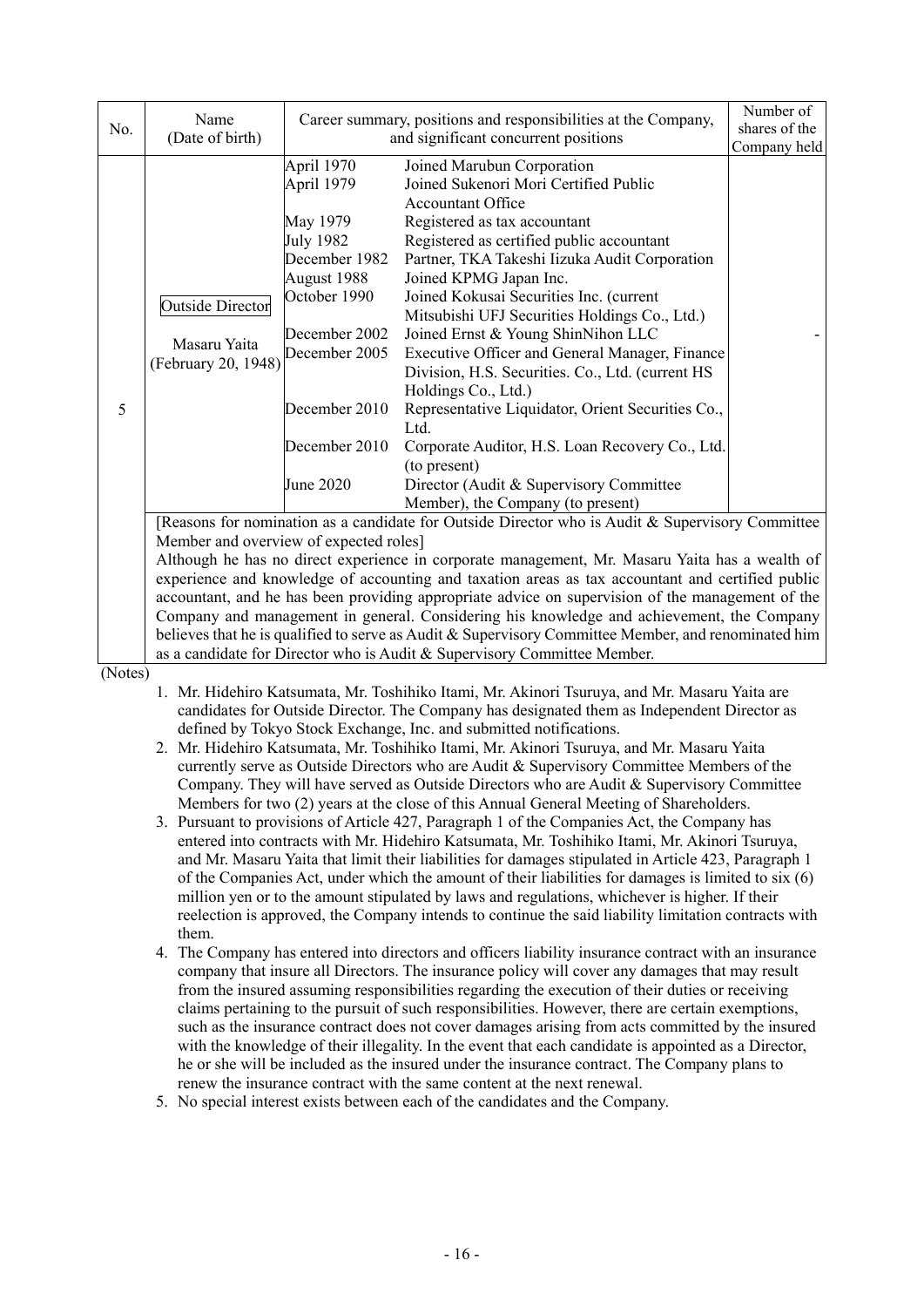### **Proposal 5: Determination of Remuneration relating to Restricted Shares and Performance-linked Restricted Shares for Directors (excluding Directors who are Audit & Supervisory Committee Members and Outside Directors)**

The Annual General Meeting of Shareholders held on June 25, 2020 approved that the maximum amount of remuneration for the Company's Directors (excluding Directors who are Audit & Supervisory Committee Members) would be 250 million yen per year (including 50 million yen for Outside Directors; excluding the salary for the employee status of Directors concurrently serving as employees).

The Company now proposes to pay the following remuneration to Directors of the Company (excluding Directors who are Audit & Supervisory Committee Members and Outside Directors; hereinafter "Eligible Directors") to further boost their motivation to contribute to raising stock prices and enhance corporate value. The proposed remuneration allots to Eligible Directors (i) common shares of the Company subject to a given period of restriction on transfer and provisions stipulating conditions that the Company may acquire them without consideration (hereinafter "Restricted Shares"); (ii) and a number of common shares of the Company in accordance with the level of achievement of targets and other criteria such as numerical performance targets specified by the Company's Board of Directors in each fiscal year, which is the performance assessment period (hereinafter "Performance-linked Restricted Shares").

Accordingly, the Company proposes to set the total amount of monetary remuneration claims to be granted to Eligible Directors as remuneration related to Restricted Shares and Performance-linked Restricted Shares at a maximum of 5,500,000 yen per year and 30,500,000 yen per year, respectively, separately from the amount of Directors' remuneration mentioned above, comprehensively taking into account matters such as the level of contribution by Eligible Directors to the Company.

The allocation of Restricted Shares and Performance-linked Restricted Shares will be decided upon comprehensively taking into account matters such as the level of contribution by the Eligible Directors to the Company, and the Company believes the contents thereof to be appropriate.

The Company decided the policy for determining the contents of remuneration for individual Directors at the Company's Board of Directors meetings held on February 26, 2021 and November 22, 2021, an overview of which can be found on page 40 of the business report in Japanese. If this proposal is approved, the Company plans to make necessary changes to the policy in line with the approved details at the Company's Board of Directors after the close of this General Meeting of Shareholders.

There are currently eight (8) Directors (excluding Directors who are Audit & Supervisory Committee Members; including five (5) Outside Directors)) and if Proposal 5 is approved as proposed, there will be nine (9) Directors (excluding Directors who are Audit & Supervisory Committee Members; including seven (7) Outside Directors).

Specific Details and Maximum Number of Restricted Shares and Performance-Linked Restricted Shares for Eligible Directors

#### ◆ **Restricted Shares**

1. Allotment of Restricted Shares and Required Payment

The Company shall grant monetary remuneration claims within the scope of the above-mentioned annual amount to Eligible Directors as remuneration related to Restricted Shares based on a resolution by the Company's Board of Directors, and Eligible Directors shall receive an allotment of Restricted Shares by paying in all of these monetary remuneration claims as contributions in kind.

The amount to be paid in for Restricted Shares shall be determined by the Company's Board of Directors within an amount that will not be particularly advantageous to the Eligible Directors who subscribe for the said Restricted Shares, based the closing price of the Company's common shares at the Tokyo Stock Exchange on the business day before the day of the resolution by the Company's Board of Directors regarding the issuance or disposal of the Restricted Shares (in the event that no trading was conducted on the same day, then the closing price on the most recent trading day preceding that day).

Furthermore, the above-mentioned monetary remuneration claims shall be granted under the condition that the Eligible Directors agree to pay them in as contributions in kind as stated above, and have entered into a Restricted Shares allotment agreement that includes the details specified in 3 below.

#### 2. Total Number of Restricted Shares

The total number of Restricted Shares allotted to Eligible Directors shall be a maximum of 26,100 shares each fiscal year.

However, if, on or after the day this proposal is resolved, the Company's common shares undergo a stock split (including a gratis allotment of the Company's common shares), reverse stock split, or any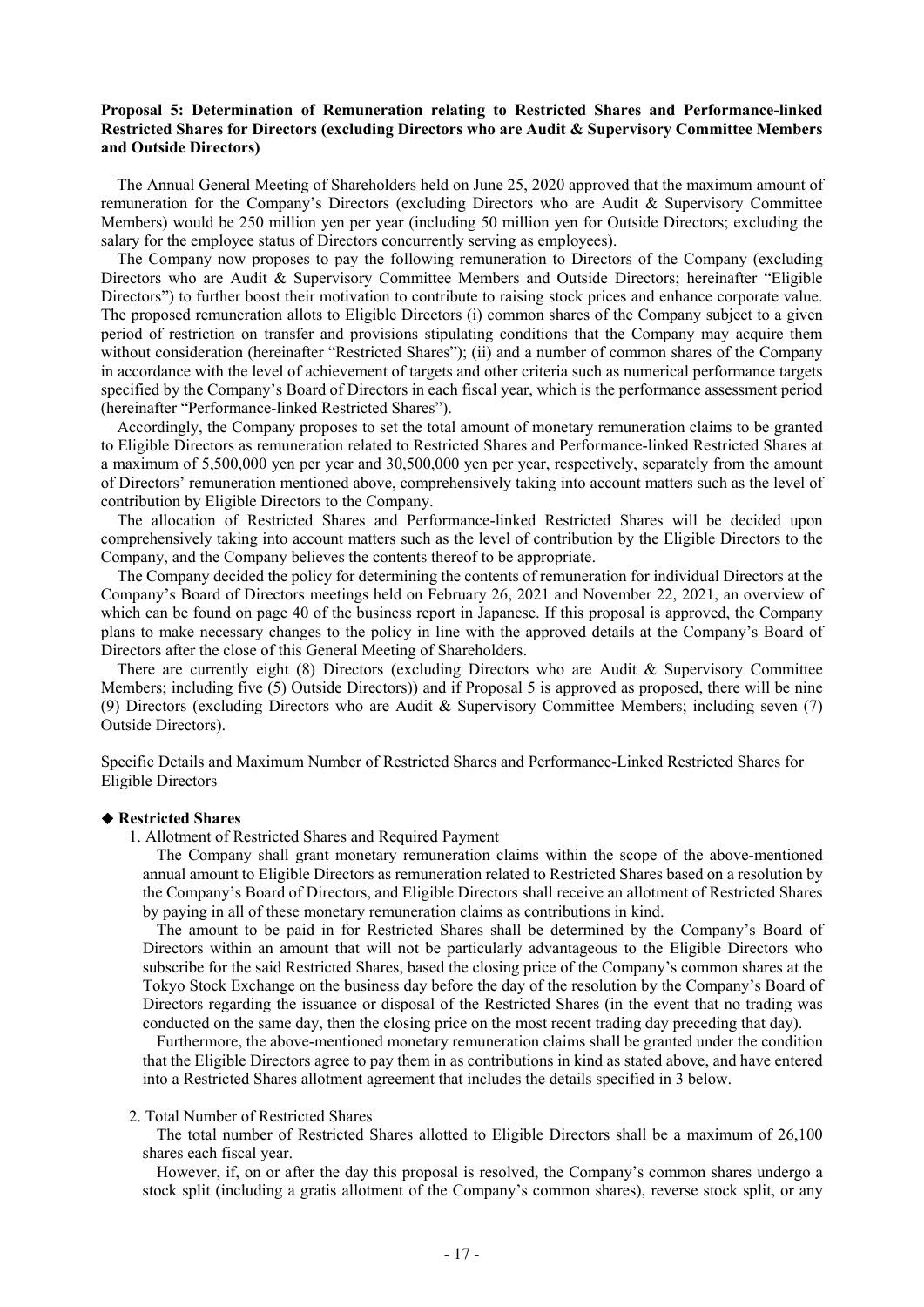other case similar thereto that requires an adjustment of the total number of Restricted Shares to be allotted, the total number of the Restricted Shares may be reasonably adjusted.

3. Details of Restricted Share Allotment Agreement

When allotting Restricted Shares based on a resolution by the Company's Board of Directors, the Company and Eligible Directors, the recipient, shall enter into a Restricted Shares allotment agreement including the following details:

(1) Details of Restrictions on Transfer

An Eligible Director who has received allotment of Restricted Shares may not transfer, pledge, establish a transfer security interest on, give as an inter vivos gift, bequeath, or otherwise dispose of the Restricted Shares that were allotted to said Eligible Director (hereinafter "Allotted Shares I") to a third party (hereinafter "Restriction") during the period from the day the Restricted Shares are issued until the day the Eligible Director steps down as Director of the Company (hereinafter "Restriction Period I").

#### (2) Acquisition of Restricted Shares without Consideration

If an Eligible Director who has received an allotment of Restricted Shares steps down as Director of the Company during the period from the first day of Restriction Period I until the day before the day of the first Annual General Meeting of Shareholders of the Company held after that, the Company shall automatically acquire Allotted Shares I without consideration, unless there is a reason deemed justifiable by the Company's Board of Directors.

Furthermore, if there are Allotted Shares I for which the Restriction has not been not removed in accordance with the rules for removing the Restriction in (3) below when Restriction Period I in (1) above expires, the Company shall automatically acquire said shares without consideration.

#### (3) Removal of Restriction

The Company shall remove the Restriction for all Allotted Shares I when Restriction Period I expires, under the condition that the Eligible Directors who received the allotment of Restricted Shares continuously held the position of Director of the Company from the first day of Restriction Period I until the day of the first Annual General Meeting of Shareholders of the Company held after that.

However, if said Eligible Director steps down as Director of the Company during the period from the first day of Restriction Period I until the day the first Annual General Meeting of Shareholders of the Company is held after that for a reason deemed justifiable by the Company's Board of Directors, the number of Allotted Shares I for which the Restriction is to be removed and the timing of removing the Restriction shall be reasonably adjusted as necessary.

(4) Treatment in Organizational Restructuring, etc.

In the event a proposal regarding a merger agreement under which the Company becomes a nonsurviving company, share exchange agreement or share transfer plan under which the Company becomes a wholly-owned subsidiary, or other organizational restructuring is approved during Restriction Period I by the Company's General Meeting of Shareholders (or the Company's Board of Directors if approval for said organizational restructuring by the Company's General Meeting of Shareholders is not required), the Company shall remove the Restriction by resolution of the Company's Board of Directors on a reasonably defined number of Allotted Shares I in line with the period from the first day of Restriction Period I until the day said organizational restructuring is approved, before the effective date of said organizational restructuring.

In this case, the Company shall automatically acquire without consideration any Allotted Shares I for which the Restriction has not been removed immediately after the Restriction is removed in accordance with the foregoing provisions.

#### ◆ **Performance-linked Restricted Shares**

1. Allotment of Performance-linked Restricted Shares and Required Payment

Monetary remuneration claims for issuing Performance-linked Restricted Shares shall be granted to Eligible Directors in accordance with the level of achievement of targets and other criteria such as numerical performance targets specified by the Company's Board of Directors in each fiscal year, which is the performance assessment period (hereinafter "Applicable Period"). Therefore, whether or not said monetary remuneration claims will be granted to each Eligible Director, the amount of the monetary remuneration claims for issuing Performance-linked Restricted Shares to be granted, and the number of Performance-linked Restricted Shares to be issued (hereinafter "Number of Shares for Issuance") is not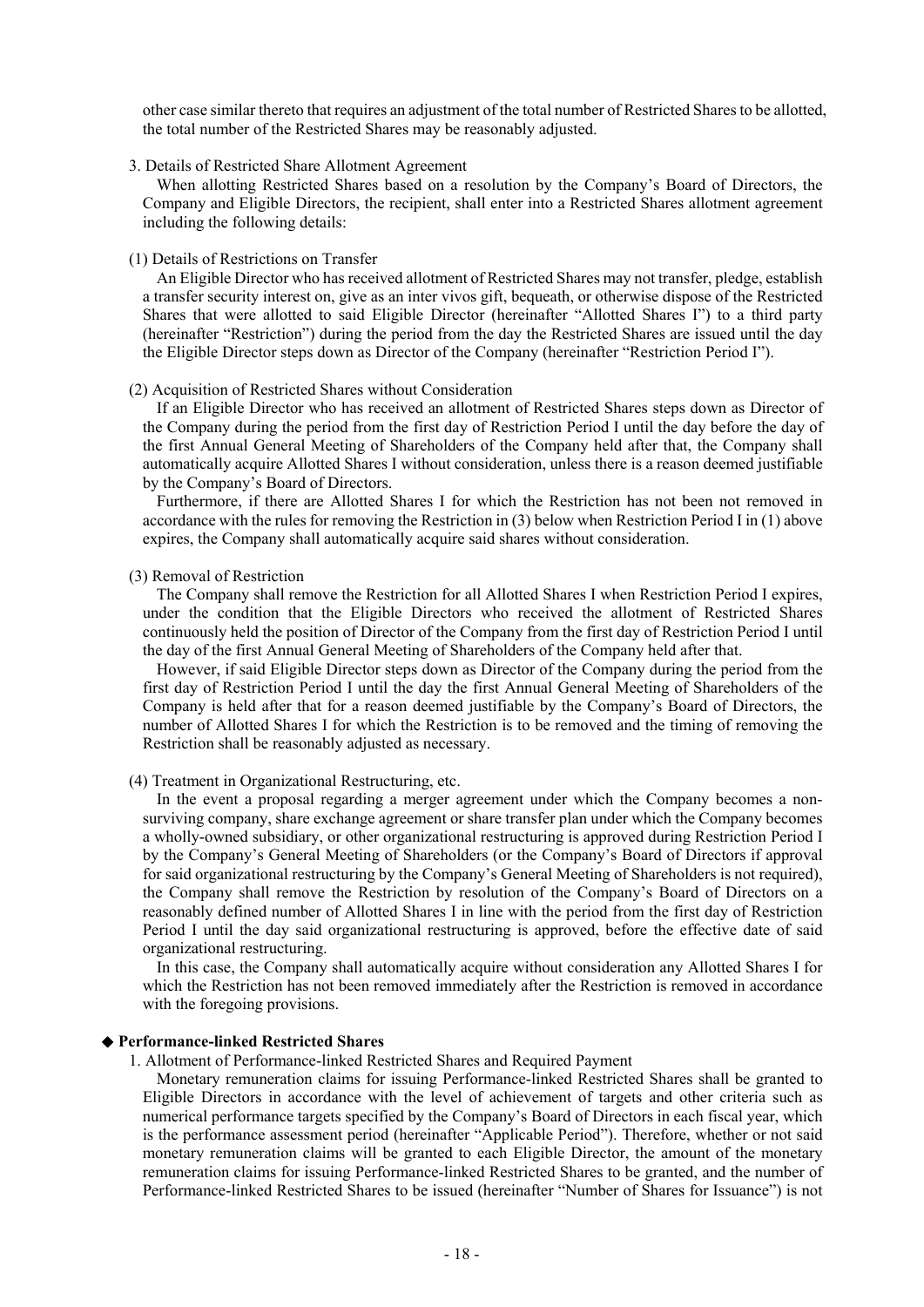determined at the beginning of the Applicable Period. Each Eligible Director shall receive an allotment of Performance-linked Restricted Shares by paying in all of these monetary remuneration claims as contributions in kind.

Furthermore, the above-mentioned monetary remuneration claims shall be granted under the condition that the Eligible Directors agree to pay them in as contributions in kind as stated above, and the Eligible Directors (excluding, however, those who stepped down as Director due to the expiry of their term of office at the close of the first Annual General Meeting of Shareholders held after the Applicable Period expires) have entered into a Performance-linked Restricted Shares allotment agreement that includes the details specified in 5 below.

The first Applicable Period shall be the 31st fiscal year (April 1, 2022 to March 31, 2023), after which Performance-linked Restricted Shares may be allotted for each subsequent fiscal year, as a new Applicable Period.

#### 2. Total Number of Performance-linked Restricted Shares

The total number of Performance-linked Restricted Shares to be allotted to Eligible Directors during each Applicable Period shall be a maximum of 144,550 shares.

However, if, on or after the day this proposal is resolved, the Company's common shares undergo a stock split (including a gratis allotment of the Company's common shares), reverse stock split, or any other case similar thereto that requires an adjustment of the total number of Performance-linked Restricted Shares to be allotted, the total number of the Performance-linked Restricted Shares may be reasonably adjusted.

3. Method of Calculation of Number of Shares for Issuance

The Company's Board of Directors shall determine the indicators necessary for calculating the Number of Shares for Issuance, such as numerical targets, used in the allotment of Performance-linked Restricted Shares.

Specifically, the Number of Shares for Issuance for each Eligible Director shall be calculated based on the following formula; provided, however, the number shall be rounded up if there are fractions of less than one share.

If the number of Performance-linked Restricted Shares to be issued to each Eligible Director calculated based on the following formula exceeds the total number of Performance-linked Restricted Shares to be allotted to the above-mentioned Eligible Directors or exceeds the total amount of monetary remuneration claims to be granted, the number of Performance-linked Restricted Shares allotted to each Eligible Director and the amount of monetary remuneration claims shall be adjusted with a reasonable method specified by the Company's Board of Directors, such as proportional distribution, within a scope that does not exceed said total number and total amount.

<Method for Calculating Number of Shares for Issuance to Eligible Directors>

- Individual basic remuneration\*<sup>1</sup> × ratio of granting\*<sup>2</sup> ÷ amount to be paid in per share
- \*1. Determined by the Company's Board of Directors in accordance with each Eligible Directors' position, duties, and other factors.
- \*2. Ratio of granting = ratio of granting in line with the level of achievement of net sales (0% 20%)  $+$  ratio of granting in line with the level of achievement of operating income (0% - 20%)
	- $+$  ratio of granting in line with the level of achievement of income before income taxes (0% 20%).

#### 4. Issuance Requirements

When the Applicable Period expires and the following issuance requirements are met, the Company shall grant each Eligible Director monetary remuneration claims, all of which shall be paid in as contribution in kind, and issue Performance-linked Restricted Shares to the Eligible Director.

Performance-linked Restricted Shares shall be issued through the issuance of new shares or disposal of treasury shares, and the amount to be paid in shall be determined by the Board of Directors within a scope that will not be particularly advantageous to Eligible Directors, based on a simple average of the closing price of the Company's common shares at the Tokyo Stock Exchange over one month up to the business day immediately preceding the day of the Board of Directors resolution on the allotment of Performancelinked Restricted Shares.

Eligible Directors must have:

(1) Continuously held the position of Director of the Company until the close of the first Annual General Meeting of Shareholders held after the Applicable Period expires